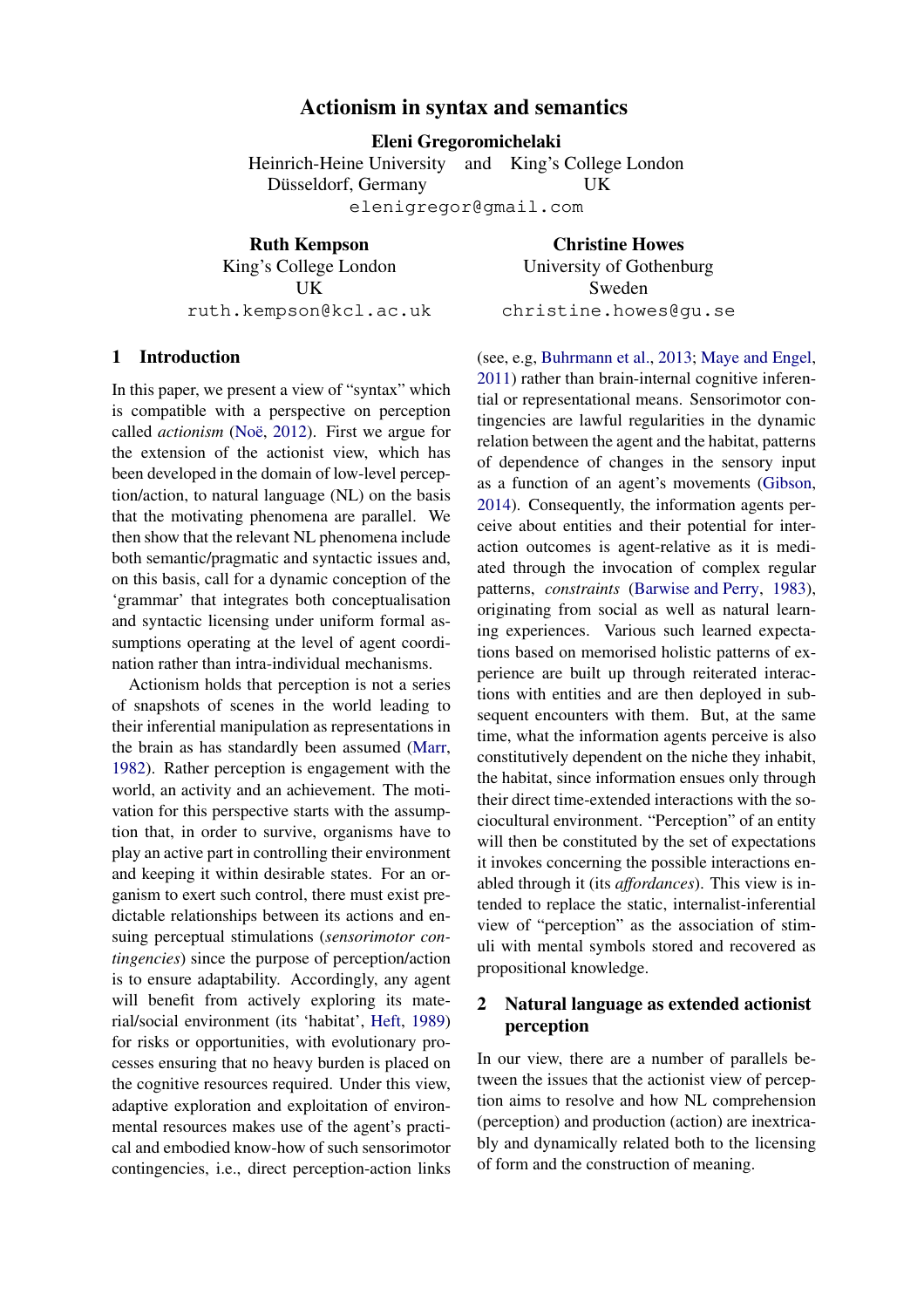### **2.1 Goal-directed contextual enrichment**

The general problem that has led to internalist inferential theories is that perceptual understanding is not confined to what is immediately perceivable: it is generally agreed that the agent's perceptual capacities provide access to more than what is directly recorded on the stimulus or the presumed sense data. For example, in vision, we experience the total presence of features of the world, e.g., we see familiar objects as wholes, even though some of their parts or properties might be occluded. We encounter the same phenomenon in NLs in that we normally understand much more than what is explicitly encoded in an utterance:

<span id="page-1-2"></span>(1) (a) Eleni: Leaving? (b) Frank: End of the month.

#### **2.2 Goal-directed perceptual invariance**

As the counterpart of this inevitable contextual enrichment, in object perception, we keep constant the experience of objects and their properties as they move through changing conditions. For example, we do not notice how the apparent colour of an object changes as we look at it moving from a bright environment outdoors to a less bright environment inside a building ('perceptual constancy'). Similarly, in NL use, speakers are usually unaware of the intricacies of the requisite syntactic/semantic coordination and the ambiguities and vagueness that decontextualised analyses of NLs present as problematic. For example, in dialogue, interlocutors frequently jointly develop a coherent single unit by skillfully continuing each other's turns while seamlessly adapting to subsentential local changes of contextual parameters (e.g. the referents and dependencies of indexicals) while observing other-initiated syntactic/semantic dependencies across turns and seamlessly shifting from one construal of a stimulus (*burn*) to another (the so-called phenomenon of "coercion"):

<span id="page-1-0"></span>(2) [Context: A emerging from a smoking kitchen] A: I've almost burnt the kitchen down. B: Have **you** burnt A: Myself? No... Well, only my hair.

#### **2.3 Joint action as the source of normativity**

For such cases in the domain of vision, actionism explains radical goal-dependence by emphasising the direct interdependence of perception and action: due to sensorimotor know-how, agents are capable of opportunistically pursuing affordances relevant to their current goals engaging with the habitat directly to confirm or disconfirm their expectations ('predictions') rather than aiming at the enrichment of intermediary brain-internal symbolic representations of the habitat prior to deciding on how to act to modify it. So the role of the brain's contribution is taken as a necessary but not sufficient factor in perception. Rather than orchestrating agent performance, the individual brain has considerable plasticity and capacity to support diverse and externally distributed behavioural repertoires. This is done through the temporary formation of nested and overlapping neural assemblies in which the same element can participate in various coalitions with other elements at different times (*neural reuse* [Anderson,](#page-13-2) [2014\)](#page-13-2) thus yielding distinct behavioural outcomes.

Generalising this view to NL, in any type of engagement with others or the environment, an agent acts in order to perceive the predicted consequences of its interactions instead of constructing and refining representations of these interactions to serve as guidance for its action. Such predictions are generated by means of the agent's embodied sensorimotor knowledge of the relevant habitat, i.e., by routinised expectations (the 'grammar') of how its various actions will change features of the sociomaterial world. But individual agent predictions are shaped and constrained by what is licensed within the current sociomaterial context, i.e., within the *normativity* of the sociallydistributed nature of the grammar, so that no individual agent can be solipsistically aware of the significance of its own actions: by observing the consequences, the very act of speaking (or writing) in a particular context reveals to participants the normatively constrained triggers of actions for the words used as well as generating structured anticipations of further possible developments ('concepts'), the latter thereby becoming further affordances within that conversational exchange.

Given that normativity arises at the fluctuating sociomaterial level, such predictions inevitably and appropriately for adaptability (partially) fail. For this reason, NLs, as social objects, incorporate cultural practices that afford groups of agents online strategies for intervening and adjusting the landscape of affordances to the combined needs and goals of all the agents involved:

- <span id="page-1-1"></span>(3) (a) A: How would'ja like to go to a movie later on tonight?
	- (b) B: Huh?=
	- (c) A: **A movie** y'know like **a like ... a flick?**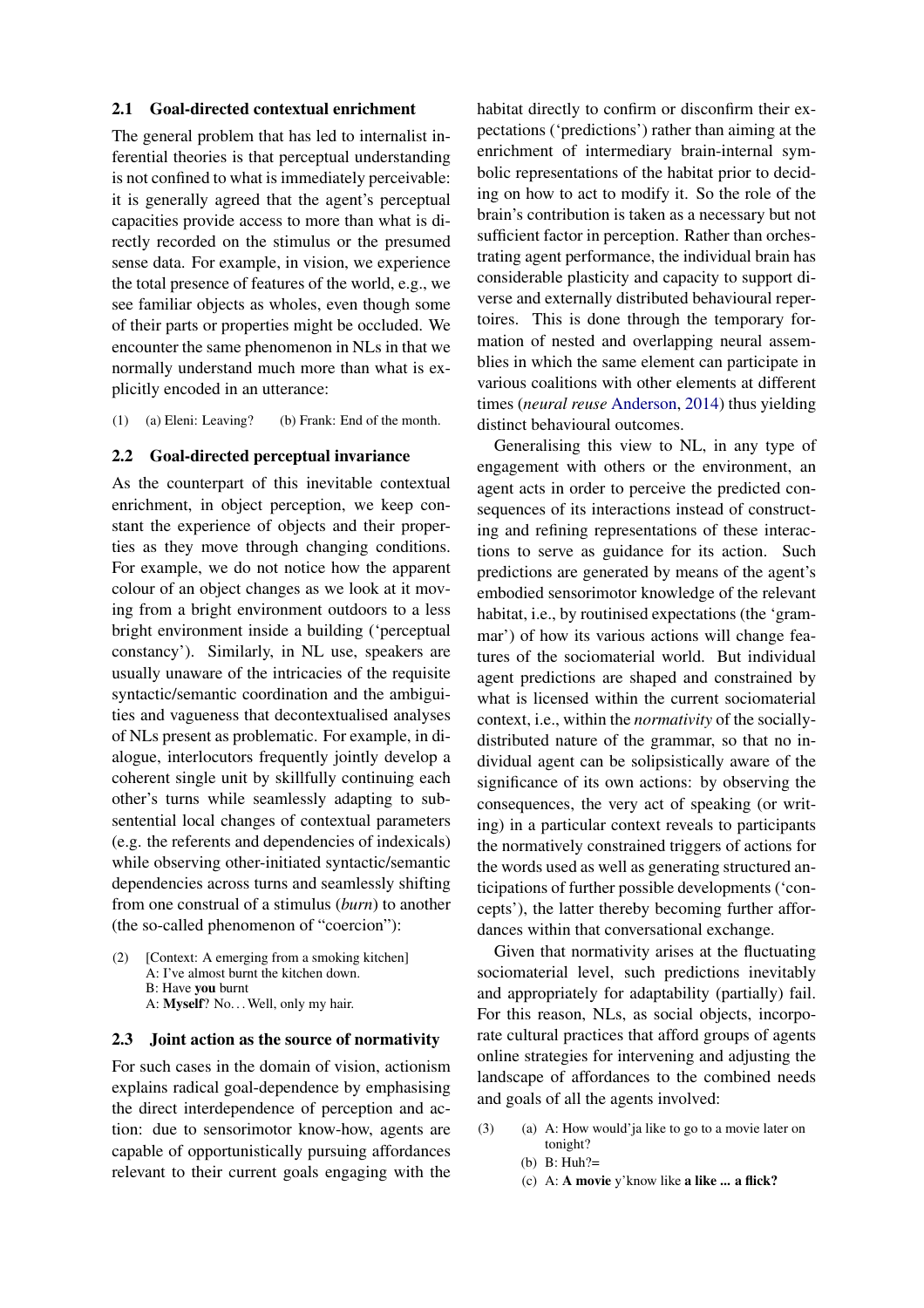- (d) B: Yeah I uh know what a movie is (.8) **It**'s just **that**=
- (e) A: **you don't know me well enough?** [from [\(Sacks,](#page-15-3) [1992\)](#page-15-3)]

#### **2.4 Concepts as active processes**

This sensorimotor knowledge-as-action underpinning to cognition implicates conceptual understanding from the earliest stages of perceptual access (unlike existential phenomenology [\(Dreyfus,](#page-13-3) [2013\)](#page-13-3) and related views). However, conceptual abilities do not, as in standard models, proceed via an intermediate cognitive stage before initiating the control of action, for cognition is not seen as separate from the sensorimotor grounding of agent performance. Under this view, concepts are not the rich internal representational structures of standard views – they are skills. It is argued that linking concepts exclusively to predicates in propositional judgements either in a direct (Kantian) way or an indirect (Fregean) way is inadequate from this perspective because there are other modes of activity where agents display conceptual abilities without propositional beliefs or judgements plausibly being involved (e.g., mundane everyday unreflective perception, reading in a familiar language, interacting with dogs, keeping appropriate social distances, etc.). For our purposes, we argue that in perceiving some entity and identifying it as a dog, it is not a static retinal image that becomes associated with the application of the 'DOG' concept. Instead, memorised patterns of current and past interactions are invoked to construct ad hoc a pattern of predicted interactions that differentiates the particular entity in the current context through its particular set of affordances as, e.g., a threat or a rewarding experience with incrementally adjustable behaviour of approach or avoidance [\(Gregoromichelaki et al.,](#page-14-2) [2019;](#page-14-2) [Bickhard and Richie](#page-13-4), [1983](#page-13-4)). On this view, conceptual understanding cannot be taken as static pattern-matching but is, instead, an achievement. It is time-extended, incremental, and based on trial-and-error rather than an automatic mapping of experience to internal categories or propositional knowledge.

Moreover, due to their basis in action, concepts are necessarily always fragile and incomplete: in general, the specification of action guidance must allow flexibility to fit different situations and changing conditions and, therefore, successful situated action execution depends on leaving some degrees of freedom unbound [\(Suchman,](#page-15-4) [1987](#page-15-4)). This is notably echoed in NL phenomena like the so-called "polysemy" or "coercion" where word meanings are notoriously shiftable even within a single context (see, e.g., *burn* in example [\(2\)](#page-1-0)).

## **2.5 The evolving nature of affordances**

Both these degrees of freedom and the variety of multiple affordances in the human habitat introduce complexity due to the fact that agents do not perceive only one affordance at a time. Humans always perceive a continuously restructured dynamic field of affordances that consists of various possibilities for action soliciting attention. Cisek & Kalaska [\(2010](#page-13-5)) propose that 'affordance competition' is resolved by humans and animals through active moment-to-moment exploration of the field of available affordances without realising an overall plan of action but by being drawn towards the most rewarding predicted outcomes. [Rietveld et al.](#page-15-5) [\(2018](#page-15-5)) have proposed that the "solicitation" of multiple complex affordances towards humans can be modelled as triggering states of 'action readiness' [\(Frijda et al.,](#page-14-3) [2014](#page-14-3)). Perceiving (i.e. predicting) complex nested structures of potential affordances and developing appropriate action readiness requires training, developing skills, i.e., conceptualisations. For human agents, this is accomplished through participation in 'practices', i.e., coordinated patterns of behaviour of multiple individuals, within which NL interactivity is arguably the canonical case. Individuals or groups of individuals can then respond selectively to relevant (sets of) affordances in each particular situation because they act under the guidance of 'affective tensions', i.e., emotional responses like feelings of discontent or dissatisfaction, rather than "rational" deliberations through propositional beliefs/intentions. Such feelings of tension are aroused by the discrepancies (overwhelming prediction failure) between a concrete situation and the embodied skills of perceiving the norms of the situation type that the agent(s) have acquired by training. Agents resolve such tensions by resorting to their expertise. Their familiarity with the interactive environment allows them to intervene and restore perception of the expected affordances of the situation type. Again the NL case appears parallel, with, for example, practices of (non-sentential) clarification and correction in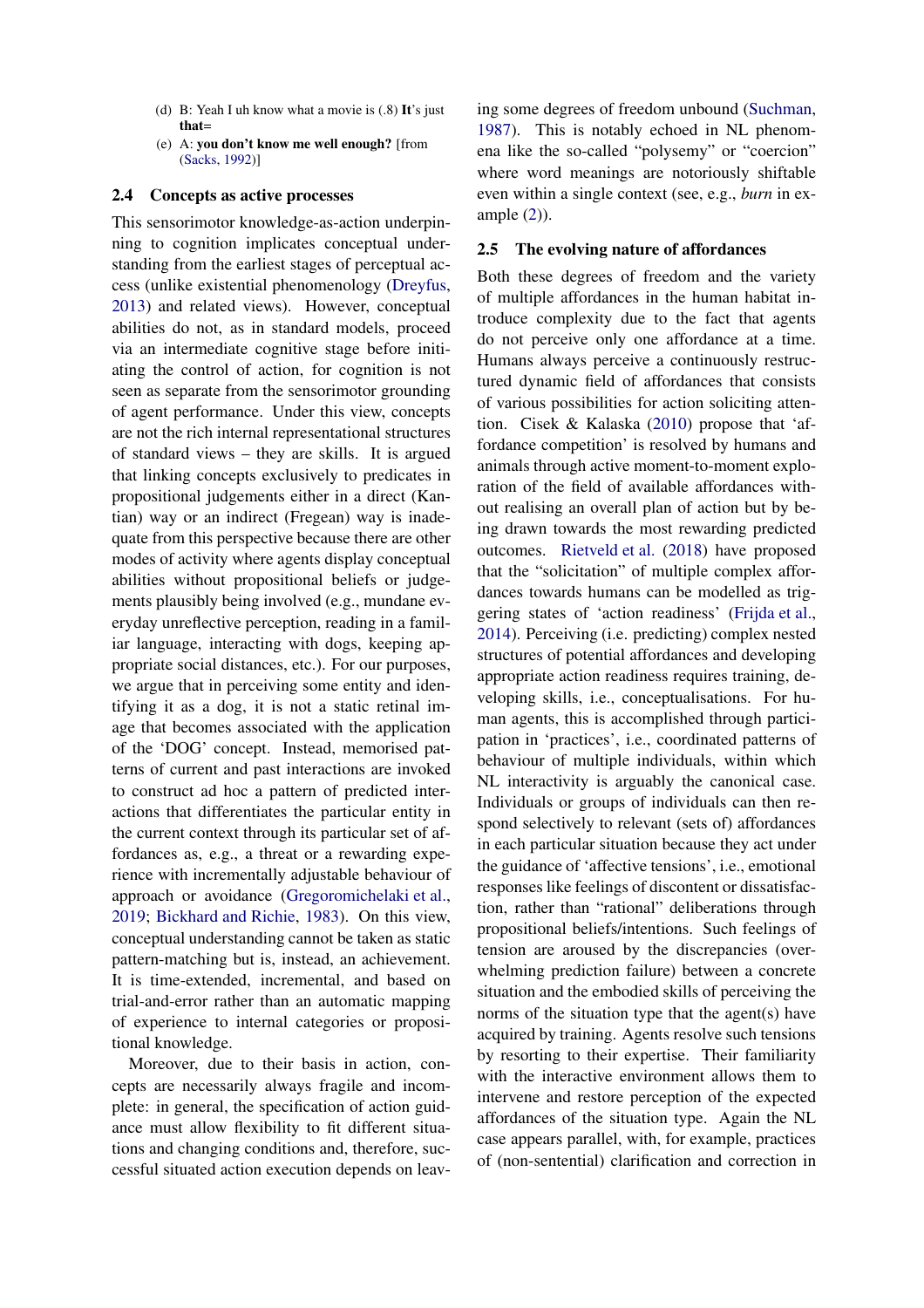[\(3b](#page-1-1),c) or adjustment of expectations to differentiate a new situation type (e.g. proactively attempting to preempt social awkwardness in [\(3e](#page-1-1)).

# **3 NL grammar as (inter-)action coordination**

To date, like the standard views of perception which actionism seeks to replace, formal theorising about NL has typically retained its characterisation as a code, an abstract system of rules and representations arbitrarily mapping forms to concepts conceived as symbols in a language of thought. On the view proposed here, to the contrary, NL is practice, underpinned by a set of conditional actions (the 'grammar') inducing ongoing continual flow of context, content, intentions, and speech acts. On this transformed view, NL is first and foremost coordinative action both with respect to the environment and other individuals; and a grammar formalism is duly defined directly in terms of defining the normative constraints (i.e. setting out and traversing the landscape of predicted affordances) that guide such action.

We take individual utterances as primarily physical events having effects (as stimuli) on human agents, both the utterer themselves and the perceiver (the addressee or any side-participants). Utterances can be further characterised as *actions*. Actions are physical movements realising goals (we include mental actions in this characterisation since, arguably, they are also realised by physical events within individual brains or social interactions). These goals are not formulated via the standard notions of (Neo-)Gricean intentions or plans but are, in fact, mostly, subpersonal, non-propositional, and unreflective, induced and resolved via the triggering of affective tensions and the employment expert know-how. As with perception, flexibility and efficiency requires that grammar-prescribed action specifications at various levels be partial so that the organism can adjust to its changing environmental circumstances. For example, efficient NL perception/production in dialogue is opportunistic at the subsentential level exploiting and exploring immediately what is made available by the interlocutor's local microactions:

- <span id="page-3-2"></span>(4) (a) Angus: But Domenica Cyril is an intelligent and entirely well-behaved dog **who**
	- (b) Domenica: **happens** to smell [BBC radio 4 play, 44 Scotland Street]

Of course, humans can form explicit goals and plans (propositional *intentions*), but even these have to be broken down into component subpersonal goals to be executed. Moreover, there is no one-to-one correspondence between a highlevel intention and the implicit small-scale basic actions (mechanisms) employed to execute it. The reason is that the means employed to execute subgoals need to be responsive to what is available in the fluctuating context and this availability not only can modify explicit intentions, it is, in fact, the background for the generation of goals and intentions in the first place [\(Wittgenstein](#page-15-6), [1953](#page-15-6)). So the Gricean notion of NL intention is derivative at best and arguably circular [\(Gregoromichelaki et al.](#page-14-4), [2011](#page-14-4)). Consider how an interlocutor can provide a grammatical context that prompts a speaker to expand their utterance just by fulfilling a pending grammatical dependency:

<span id="page-3-1"></span>(5) (a) Jack: I just returned (b) Kathy: from<br>(c) Jack: Finland. [from (  $[from (Lerner, 2004)]$  $[from (Lerner, 2004)]$  $[from (Lerner, 2004)]$  $[from (Lerner, 2004)]$  $[from (Lerner, 2004)]$ 

Given that speakers are acting within a joint landscape of affordances and that normativity (i.e. goal success or failure) is defined at that social level, there is no need for explicit propositional declarations/inferences to the effect that joint action is maintained/failing (cf. [Ginzburg](#page-14-5), [2012\)](#page-14-5). So, rather than having to figure out intentions, what is primitively available in the habitat (whether social or physical) are opportunities for action, corrective or advancing, i.e., *affordances*. Affordances which, under our interpretation are publicly available resources, trigger motivations for action within agents (*solicitations*). However, affordances are not, as standard, simply properties of the environment. Instead they are relations [\(Bruineberg et al.,](#page-13-6) [2018](#page-13-6)) between agent abilities and what the current sociomaterial environment reliably makes available. This means that the shifting set of affordances in dialogue concerns the collective potential of the interactants, rather than individual perspectives whose meshing needs to be explicitly negotiated/represented. Instead, the local and shifting landscape of affordances provides for a joint conceptualisation of the current action potential with minute adjustments at each subsentential stage resulting in the appearance of planned rational action at the macrolevel:

<span id="page-3-0"></span>(6) A: so . . . umm this afternoon . . . B: let's go watch a film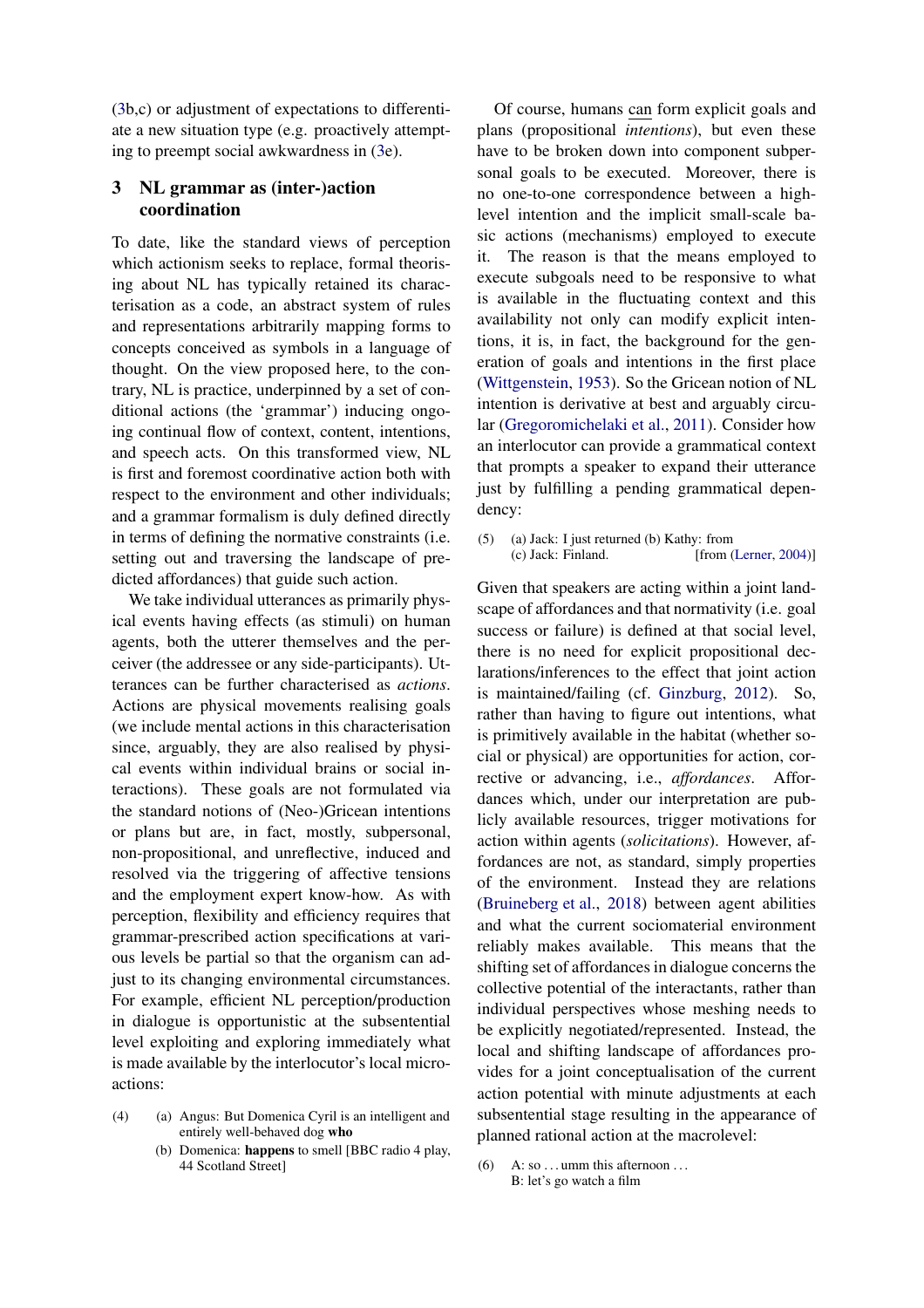A: yeah

- <span id="page-4-2"></span>(7) (a) A: I'm pretty sure that **the**:
	- (b) B: **programmed visits**?
	- (c) A: programmed visits, yes, I think they'll have been debt inspections. [BNC]

As [Gibson](#page-14-1) [\(2014](#page-14-1)) suggested, humans and animals perceive the world in terms of affordances rather than in terms of low-level objective features of the environment. For us, this means not only that we do not perceive the world in terms of the categories studied in physics (molecules, atoms, etc.) but also not in terms of individuated descriptive concepts like the atomic symbols of a language of thought. We extend this view to NLs, assuming that grammars provide direct access to, or means of intervention in, the conceptual articulation (the affordances) of the sociomaterial human habitat. Consider, for example, how the use of a single accusative-marked DP in Greek characterises an agent's action as incompatible with some selected property of an entity in the visual environment:

<span id="page-4-1"></span>(8) [Context: A contemplates the space under the mirror while re-arranging the furniture; B brings her a chair] A: tin karekla tis mamas? / #i karekla tis mamas? the<sub>acc</sub> chair<sub>acc</sub> of mum's? / #the<sub>nom</sub> chair<sub>nom</sub> of mum's? (Ise treli? ) (Are you crazy?) [Modern Greek]

The utterance with the accusative marker allows the differentiation of the entity (the chair) as the inappropriate 'Patient' of some unspecified action by the listener, the latter aimed to be compatible with the current joint goals. Given these joint goals, linguistic and physical actions mesh directly with each other and their interleaving eliminates the need to resort to propositional or syntactic expansions of non-sentential utterances (NSUs).

Moreover, unlike the standard view claiming that we decide what to say (cognition) before specifying how to say it (action), we argue that NL action selection happens during the continuous micro-interaction with the world/interlocutor, without representation of other agents' psychological states and knowledge. As can be seen in the examples earlier (e.g.  $(6)$ ) and below in [\(9\)](#page-4-0), we do not need to assume that speakers plan whole propositions or speech acts before they can start speaking. Instead, interlocutors can rely on each other for action completion [\(6\)](#page-3-0) and are, through their coordinated activities, able to locally adjust their language, their relationships, and the environment to fit the fluctuating circumstances:

<span id="page-4-0"></span>(9) Tess: Okay, so we were not exactly invited. But he's here, and we're here, so that makes us ... Jack: total idiots! Tess: in the right place at the right time.

Given this perspective, our dynamic approach to NL maintains that what is important for grammar modelling is the time-involving and interactive properties of an NL system while, given data from everyday joint activities, no representational, metalinguistic notion of "complete sentence", or even "syntactic constituent", is required for explaining NLs. Such constructs are not notions that are fundamentally part of the awareness employed in everyday NL use and, for this reason, we argue, theoretically redundant beyond the analysis of written or preplanned discourses. [\(Linell](#page-15-8), [2005;](#page-15-8) [Gregoromichelaki et al.,](#page-14-6) [2009](#page-14-6), [2011;](#page-14-4) [Kempson et al.](#page-15-9), [2016,](#page-15-9) [2017\)](#page-15-10). In fact, such notions impede natural characterisations of how NL elements contribute to the achievement of agent coordination. As can be seen in [\(1\)](#page-1-2), [\(8\)](#page-4-1), it is clear that NSUs are adequate in context to underpin conversational interaction making complete and efficient contributions. As they mesh seamlessly with people's physical activities, public (re)employment and negotiation of the affordances of any NL signal shifts attention towards selected aspects of the current experience (*conceptualisation*) so that various *jointprojects* [\(Clark](#page-13-7), [1996\)](#page-13-7) can be pursued. Such jointprojects (or *language-games* [Eshghi and Lemon,](#page-14-7) [2014](#page-14-7); [Eshghi et al.,](#page-14-8) [2017\)](#page-14-8) can then be advanced just by use of even minimal NL contributions (e.g., *huh?* in [\(3b](#page-1-1))), gestures, eye gaze, and emotional displays, without any need to characterise such functional stimuli as in any sense "elliptical" and in need of syntactic/propositional expansion.

Given the methodology of modelling incrementality, any lexical action can be seen, on the one hand, as potentially complete, having effects in its own right but, also, as a trigger for further processing (a *constraint*) by being perceived as embedded within a wider action context. In this way, the local adaptive dynamics of co-action impose an overall structuring in language-games of various scales under which role differentiation and joint responsibility (*action complementarity*) can be induced and sustained without explicit cognitive/public representations of what the agents seek to accomplish [\(Mills and Gregoromichelaki,](#page-15-11) [2010](#page-15-11)). For example, agents – just by assuming incremental processing – can induce their inter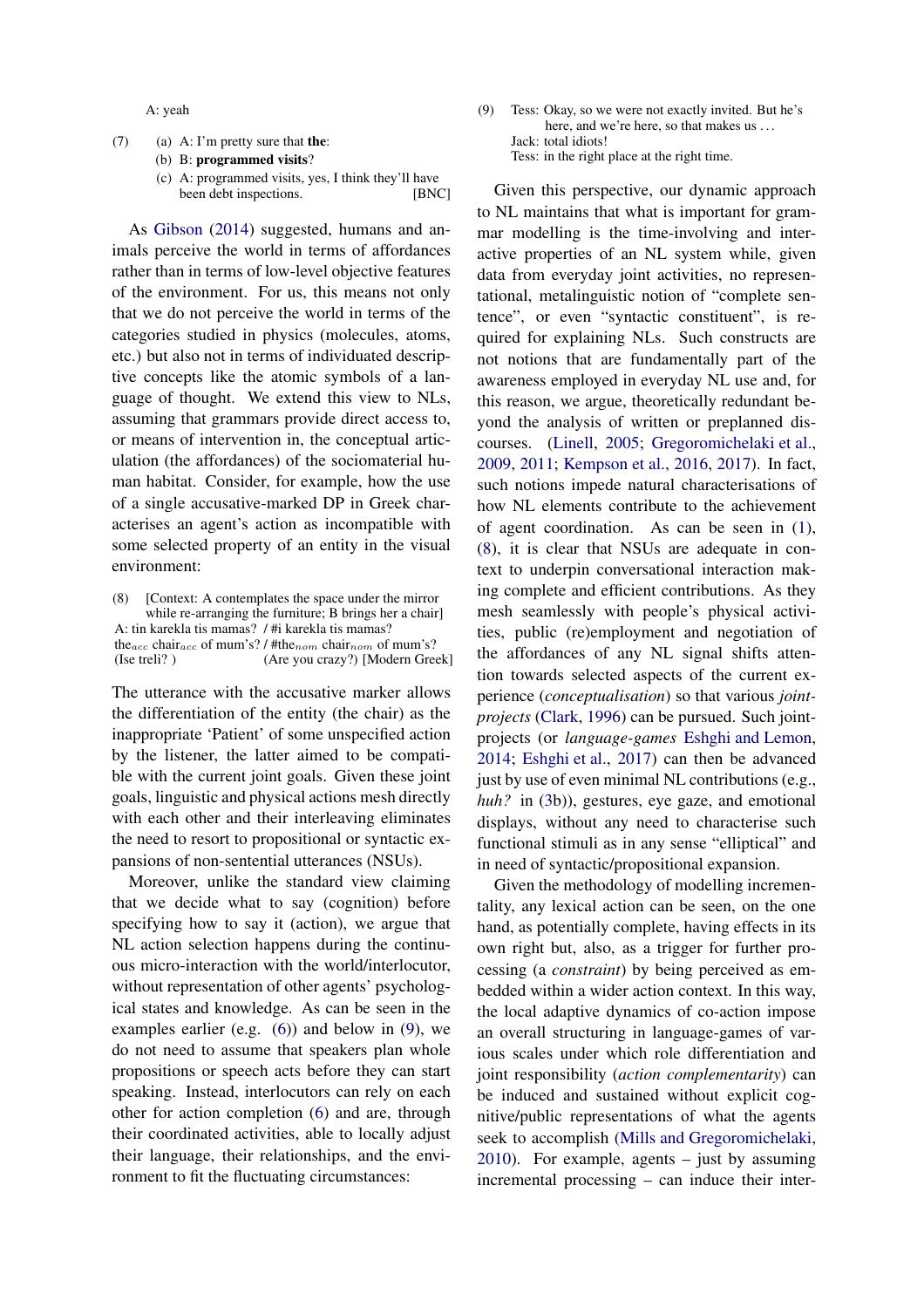locutor to provide the input required to complete their own actions, thus actualising ad hoc the performance of what have been described as conventional *adjacency pairs* or speech acts (see also earlier, e.g., [\(5\)](#page-3-1) [\(Gregoromichelaki et al.,](#page-14-9) [2013](#page-14-9)):

- (10) (a) Psychologist: And you left your husband because (b) Client: we had nothing in common anymore
- <span id="page-5-1"></span>(11) (a) Jane: u:m Professor Worth **said that**, if Miss Pink runs into difficulties, on Monday afternoon, with the standing subcommittee, over the item on Miss Panoff,
	- (b) Kate: **Miss Panoff?**
	- (c) Jane: yes, **that Professor Worth would be with Mr Miles all afternoon**, - so she only had to go round and collect him if she needed him [from [\(Clark,](#page-13-7) [1996\)](#page-13-7): 240-241]

As can be seen from all the examples above, given that the grammar is a set of constraints underpinning joint action, any type of syntactic/semantic dependency can be set up and resolved across more than one turn with the resolving element satisfying expectations generated by the utterance of either interlocutor. Moreover, by shifting the focus of NL analysis away from the presumed denotational/referential function of NL strings to their procedural and dynamic potential, we can observe that initiation of what have been characterised as purely syntactic dependencies can operate as ad hoc speech-act indicators, i.e., newly-introduced affordances to prompt the interlocutor to act.

# **3.1 Syntax/morphology as constraints on affordance fields**

Shifting the view of syntax away from representations to a set of procedures complementary to all other actions in dialogue does not mean that we deny its significance. Even though complete sentences/clauses are not necessary in dialogue processing, morphosyntactic constraints are implicated in the incremental continuity of discourse and the choice and licensing of NSUs as already shown earlier in [\(8\)](#page-4-1). Additionally, in English and other languages, the obligatory binding of a reflexive pronoun can be distributed over turns uttered by distinct interlocutors shifting its form in accordance with contextual parameters that subsententially switch as they track the current speaker/addressee roles (see [\(2\)](#page-1-0) earlier). Moreover, in morphologically-rich languages, speech acts with subpropositional elements, e.g., requests as in [\(12\)](#page-5-0) below, and interjections as in [\(8\)](#page-4-1), require the presence of appropriate 'agreement'

morphemes, e.g. case, gender, number, indicating how the uttered "fragment" will induce selection of pertinent affordances from the context created by the utterance:

<span id="page-5-0"></span>(12) [Context: A goes into a coffee shop to order coffee] A to B: (ena) metrio me gala / (a-acc−masc−sing) mediumacc−masc−sing with milk #metries me gala #mediumacc−fem−pl with milk (A) medium (-sweet coffee) with milk [request, Modern Greek]

This shows that, rather than inference being required to enrich NSUs to propositional/sentential forms, morphosyntactic constraints play an active role in affordance competition by directing attention to the relevant aspects of the situation. For example, in [\(12\)](#page-5-0), the accusative-singular-masculine marking on the adjective ('moderate(ly-sweet)') just narrows down the already present set of affordances of the environment (a cafe) by identifying the relevant properties of the 'Goal' involved in the speaker's action. We do not have to assume that some propositional representation needs to be constructed to fit in the "fragment's" contribution. Such morphosyntactic constraints are not empty, arbitrary, and/or parasitic on some primary referential function. Instead, they are used as conceptual resources to differentiate, ad hoc (in [\(8\)](#page-4-1)), or within more socially established behavioural settings [\(Heft,](#page-14-0) [1989](#page-14-0)) in [\(12\)](#page-5-0), a salient set of situated affordances which impromptu constitute the entity involved. Accordingly, physical and grammatical NL actions readily compose with each other exactly because they perform meshing contributions in human interaction (Gregoromichelaki, 2017):

- <span id="page-5-2"></span>(13) She played [PLAYING TUNE ON THE PIANO] not [PLAYING ANOTHER TUNE ON THE PIANO]
- <span id="page-5-3"></span>(14) OK, let's do it together. So we have [ARM MOVEMENT DEMONSTRATION] and then we go [LEG MOVEMENT DEMONSTRATION]

## **3.2 Incremental prediction**

Under this view of NL syntax and content, incrementality means, first, that during production, interlocutors do not need to plan whole propositional units before they start speaking. Instead, they need to generate multiple local (probabilistically ranked) predictions of the following perceptual inputs (multimodal stimuli or the other agents' active feedback) for themselves and the interlocutors. This means that they always anticipate how their projected units (words, phrases, or non-NLactions) will affect the context, which includes the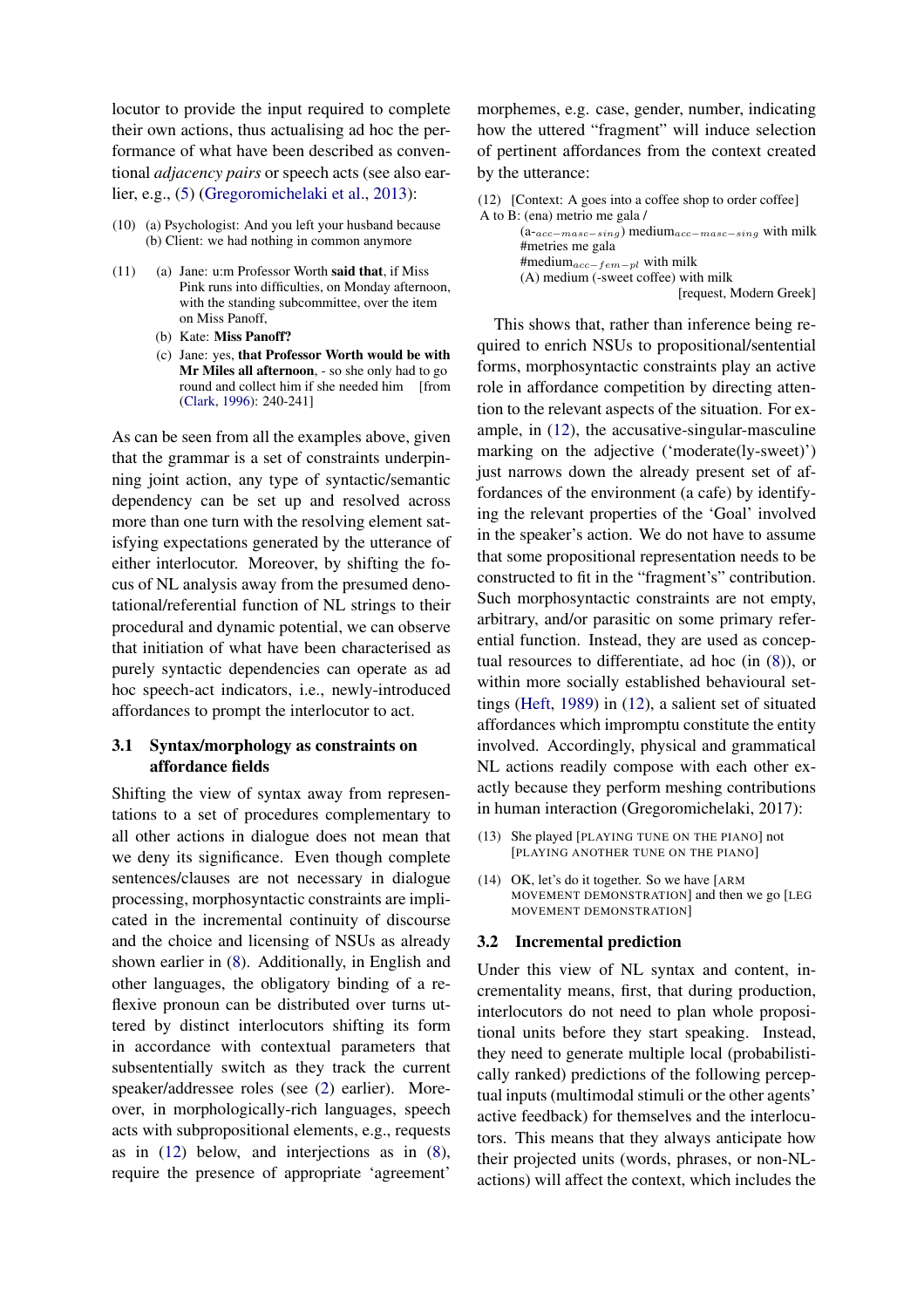other interlocutors' reactions and changes of their own perceptual stimuli. Through the subsequent process of *affordance competition*, producers can then select a minimal NL action that would ensue as the most rewarding short-term outcome concerning the (joint) task (see [Cisek and Kalaska,](#page-13-5) [2010\)](#page-13-5). This is why speakers can unproblematically integrate gradual modifications of their utterance (e.g. repairs, new interlocutors entering the scene, etc) induced either by themselves [\(3c](#page-1-1)) or their interlocutor  $(4)-(11)$  $(4)-(11)$ ; and they can go on extending and elaborating either their own utterance [\(11a](#page-5-1)) or the one offered by an interlocutor [\(7c](#page-4-2)). Thus, the production process is very tightly incrementally coordinated with the interlocutors' responses as they come because it includes a finegrained incremental feedback loop that controls and procedurally coordinates all participants' actions [\(Goodwin](#page-14-10), [1981](#page-14-10); [Bavelas et al.](#page-13-8), [2000\)](#page-13-8).

Secondly, during comprehension, in the same way, efficient incremental procedural coordination demands that addressees also continuously predict a range of upcoming stimuli and check whether the actions of their interlocutor and actually perceived stimuli conform to those. Thus listeners/perceivers incrementally generate and seek the satisfaction of a range of local predictions, intervening in a timely manner where their anticipations are found in over-threshold error and some "surprising" input cannot be integrated as an unforeseen but adequately rewarding outcome (see, e.g., [\(6\)](#page-3-0) vs [\(9\)](#page-4-0)). This local adjustment to task requirements via affordance competition avoids the need to impose the necessary calculation of whole propositional intentions or even implicate (an infinite regress of) mutually known facts. Experimental and empirical conversation analysis (CA) evidence shows that interlocutors do not engage in complex mind-reading processes trying to figure out "speaker meaning", neither do they even need to calculate common ground [\(Engelhardt et al.,](#page-13-9) [2006,](#page-13-9) a.o.). The reason for this is that each agent during an interaction does not act independently to realise a predefined action plan, in fact, often, no such plan exists or only emerges post hoc – independently of the agents' explicit goals (hence the value of conversation).

As a result, given incremental processing, interlocutors can abandon unfruitful courses of action midway (see [\(3c](#page-1-1))), even within a single proposition, without, nevertheless, presupposing that such productions will be taken as having remained unprocessed:

#### <span id="page-6-0"></span>(15) A:  $\text{Bill}_i$ , who ..., sorry, Jill,  $\text{he}_i$ 's abroad, she said to let me finalise the purchase.

This leads to a rather different perspective on such "repairs". Even though useful as a descriptive characterisation of normative practices [\(Schegloff,](#page-15-12) [2007](#page-15-12)), singling out a notion of "repair" for explicating the function of such NSUs is misleading: from a dynamic modelling perspective, any behaviour in dialogue is already taken as aiming to control perception (feedback), with perception in turn providing motivation for adjustments via further action. In a sufficiently finegrained dynamic model, repair as a separate category of constructions [\(Clark](#page-13-7), [1996\)](#page-13-7) turns out to be an artifact of assuming that the interlocutors aim for the establishment of shared common world "representations" employing speech acts that contribute propositional contents [\(Poesio and Rieser,](#page-15-13) [2010](#page-15-13); [Ginzburg](#page-14-5), [2012](#page-14-5)) in the service of reasoning and planning. Instead, we can see the goal of feedback control, striving to integrate 'prediction error' [\(Clark](#page-13-10), [2017a](#page-13-10)[,b](#page-13-11)), as a constant local aim and structuring factor of any (joint) activities.

There are complementary pressures here, as on any group activity. From the intra-individual psychological point of view, it is the mechanisms of processing NL signals which invoke selective aspects of previous experience with such stimuli ('solicitations'), while inter-individual feedback leads to the ad hoc creation of temporary interindividually distributed "grammars" and "conceptual structuring" (in the Wittgensteinian notion of "grammar" [\(Wittgenstein,](#page-15-14) [2005](#page-15-14)), for us, the local 'field of affordances'). Thus, concepts, like words, are just the triggers of further action-organising affordances inducing the prediction of further possible outcomes in the form of anticipated feedback from the interlocutor or the environment (see also [\(Cisek and Kalaska](#page-13-5), [2010\)](#page-13-5)). These secondorder affordances need to be incrementally reconstructed (enacted) each time. But, with repeated use, conceptual mechanisms, like syntactic (sequence-processing) mechanisms, establish gradually reinforced memory traces that pick up encapsulated easily recoverable nested sensorimotor routines (*macros*, i.e., complex constraints). Therefore conceptual mechanisms are also part of the grammar and can be seen as relatively entrenched, culturally-enabled abilities to track cul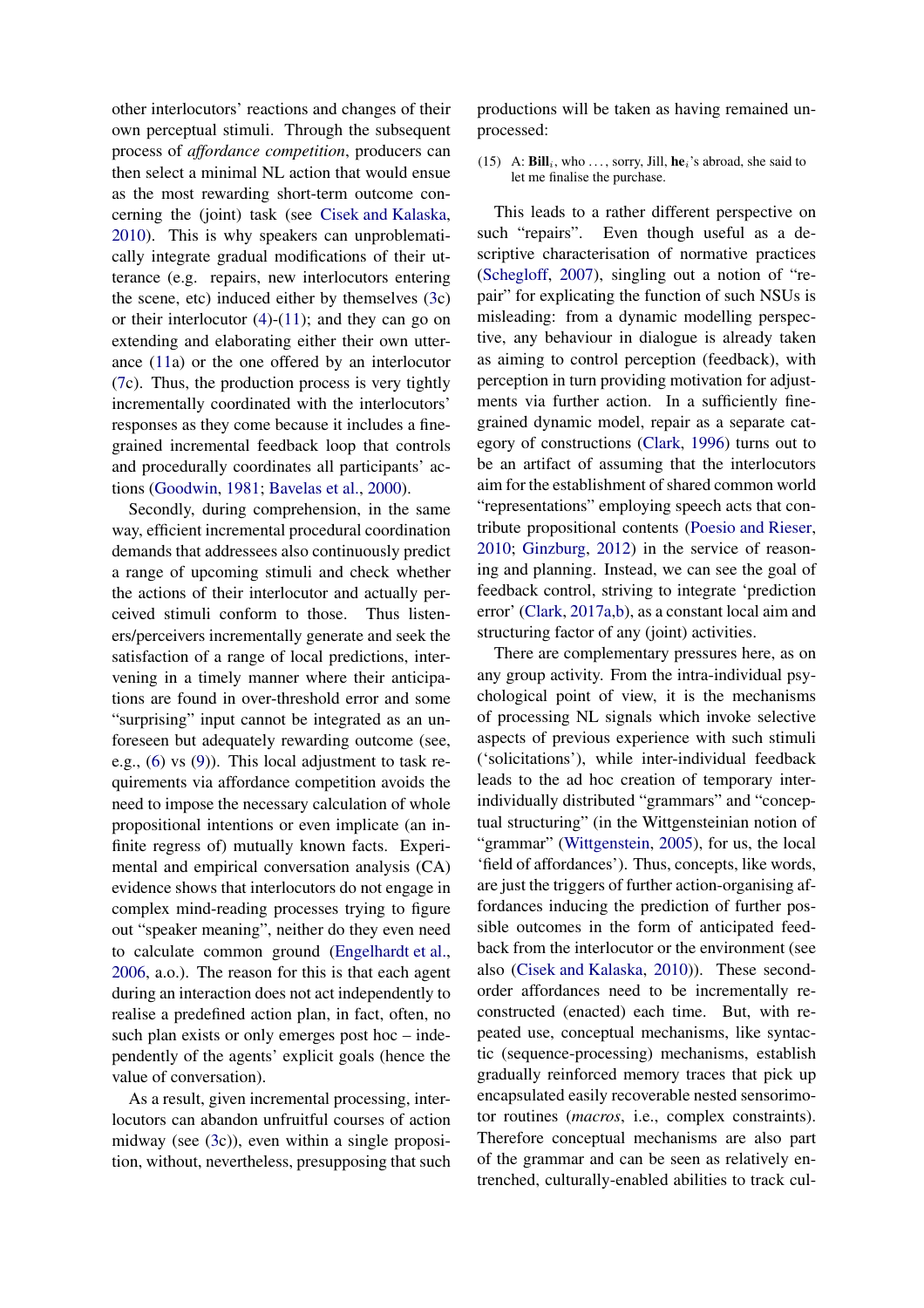turally or environmentally significant invariances [\(Millikan](#page-15-15), [2005](#page-15-15); [Casasanto and Lupyan.,](#page-13-12) [2015\)](#page-13-12). Processing words and syntactic structures, like other stimuli, trigger these processes of conceptualisation, and participants in a dialogue need to coordinate on these procedures as well as their physical actions (e.g. turn-taking).

Taken together, these empirical facts show that physical action, syntactic licensing, and conceptual processing are performed incrementally subsententially and in tandem, underpinned by the same mechanisms, and, at each step, affording possibilities for further extension by the interlocutors' actions or the situational context. Giving due recognition to the foundational nature of dynamic practices of interaction, as we shall now see, we can ground the appearance of presumed phenomena of "conventionalisation", "processing economy" [\(Kirby](#page-15-16), [1999](#page-15-16); [Carston,](#page-13-13) [2002\)](#page-13-13) or "signal economy" [\(Langacker](#page-15-17), [1977\)](#page-15-17) – all exemplified by NSUs – in the plastic mechanisms of action coordination rather than burdening inference or representational computation. But this requires viewing NLs as skills implemented by domain-general procedures rather than fixed form-meaning mappings. And we now turn to providing a sketch of a procedural grammar architecture whose explicit aim is to directly model such a conception of NLs.

# **4 Dynamic Syntax: Language as action**

# **4.1 Syntax as state transitions**

Dynamic Syntax (DS, [Cann et al.](#page-13-14), [2005](#page-13-14); [Kempson et al.](#page-14-11), [2001](#page-14-11)) is a grammar architecture whose core notion is incremental interpretation of word-sequences (comprehension/perception) or linearisation of contents (production/action) relative to a temporally fine-grained notion of context. The DS syntactic engine, including the lexicon, is underpinned by a specialised version of Propositional Dynamic Logic (PDL), which is a formalism able to express probabilistically licensed transition events among the states of a dynamic system (Sato, 2011). As a result, DS is articulated in terms of conditional and goal-driven actions whose accomplishment either gives rise to expectations of further actions, tests the environment for further contextual input, or leads to abandonment of the current strategy due to its being unviable in view of more competitive alternatives. Words, morphology, and syntax are all modelled as "affordances", i.e., indicators of opportunities for (inter-) action. Such interactions incrementally open up a range of options for the interlocutors so that selected alternatives can be pursued either successfully or unsuccessfully: even though a processing path might look highly favoured initially, due to the changing conditions downstream, it might lead to failure so that processing is aborted and backtracking to an earlier state is required (Sato, 2011). The potential for failure or success relative to goals imbues the activities of the system, even though mainly subpersonal, with a notion of normativity arising from the routinisation of action sequences retrievable as chunks (*macros*). Such macros impose licensed expectations (predictions) that can in turn operate as triggers resulting in nested structures of affordances constraining potential interactions. This normative field of nested anticipations of further interactions built on the basis of prior trial-and-error efforts comes to constitute an instantiation of the *grammar* in particular concrete occasions. Such ad hoc grammars are what prompts or constrains the actions of the individuals participating in a dialogue. Following the opportunities opening up by their recognition of affordances (or avoiding paths that might lead to trouble), interlocutors perform step-by-step a coordinated mapping from perceivable stimuli (phonological strings) to conceptual and physical actions or vice-versa.

To illustrate, we display in Fig [1](#page-8-0) the (condensed) steps involved in the parsing of a standard long-distance dependency, *Who hugged Mary?*. The task starts with a set of probabilistically-weighted predicted *interactioncontrol states* (ICSs) represented in a directed acyclic graph (DAG). At this stage, let's assume the first utterance in a dialogue, the DAG landscape displays all the potential opportunities for parsing or producing relative to the habitat, prompting lexical actions as licensed by the grammar of English. These potential actions are assumed to be "virtually present" for the participants even though they are not all eventually actualised. $2$  Either participant might take the initiative to begin the articulation of an utterance while the other is in a state of preparedness checking

<sup>&</sup>lt;sup>1</sup>The detailed justification of DS as a grammar formalism is given elsewhere [\(Kempson et al.,](#page-14-11) [2001](#page-14-11), [2011,](#page-14-12) [2016](#page-15-9), [2017](#page-15-10); [Eshghi et al.,](#page-14-13) [2011](#page-14-13), a.o.).

<sup>&</sup>lt;sup>2</sup>For relevant notions of "virtual presence", see (Noë, [2012](#page-15-0); [DeLanda,](#page-13-15) [2013](#page-13-15))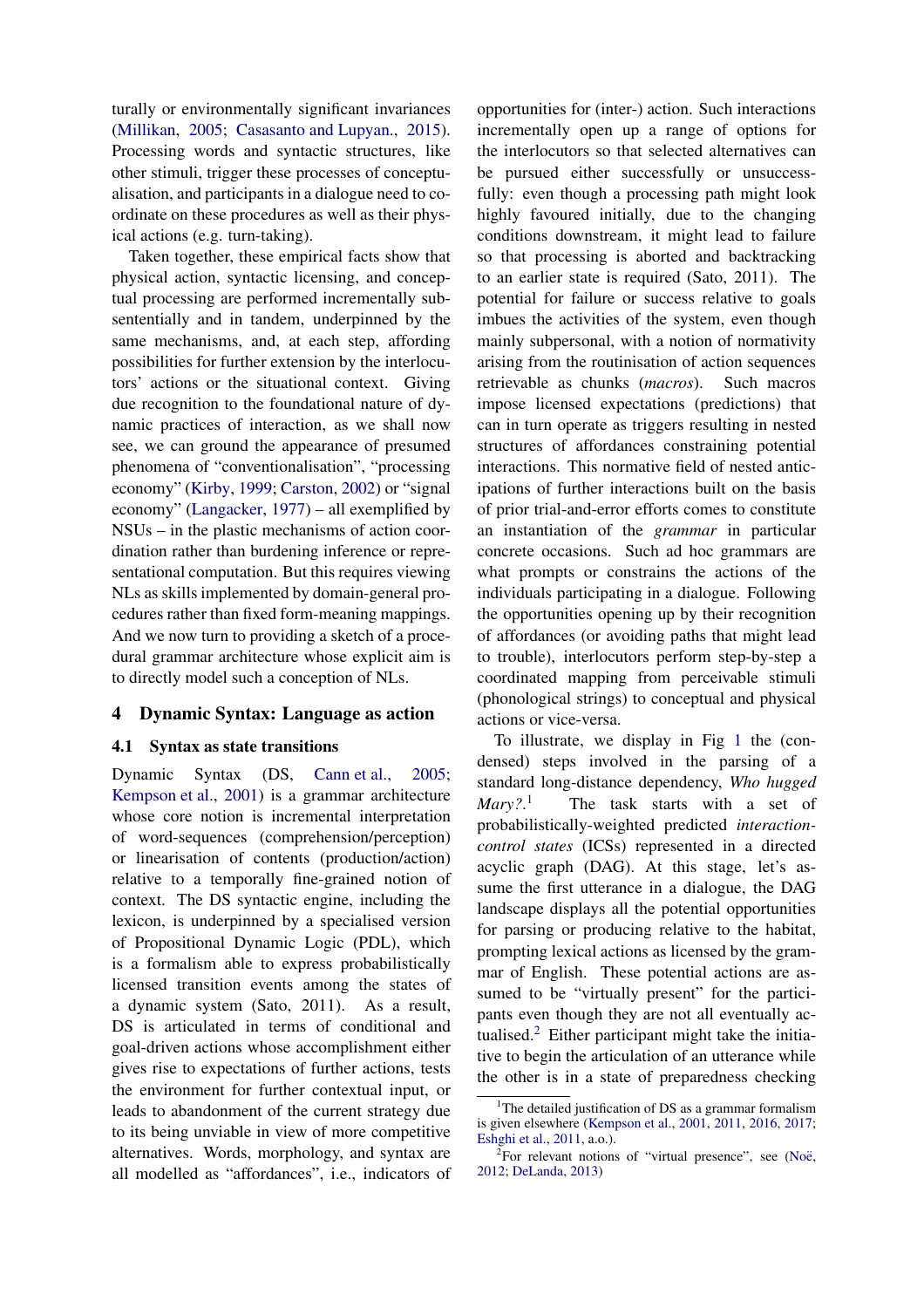

whether the path pursued by the other interlocutor conforms to their expectations or whether they need to take over and compensate for their lack of coordination [\(Eshghi et al.](#page-14-14), [2015](#page-14-14)). Many alternative processing paths unfold at each step as affordances of the environment and the interlocutor are taken up or are gradually abandoned (see also [Sato](#page-15-18), [2011;](#page-15-18) [Eshghi et al.,](#page-14-15) [2013](#page-14-15); [Hough](#page-14-16), [2015](#page-14-16)).<sup>3</sup> An ICS field tracks the conceptualisation of salient habitat information, implements means of coordination, e.g. backchannels and repair [\(Eshghi et al.,](#page-14-14) [2015;](#page-14-14) [Howes and Eshghi](#page-14-17), [2017\)](#page-14-17), and records the recent and projected history of processing. On this basis, each ICS node contains an indicator of the current focus of attention, the *pointer*,  $\Diamond$ , which is crucial for the time-linear unfolding of processing as its various positions define distinct potential developments. As far as NL signals are concerned, the pointer is responsible for word-order regularities in any particular language so that processing is constrained with respect to its potential continuations. Since each ICS node includes a pointer position, it will induce a specific cascade of grammatical goals (*requirements*) to build/linearise conceptual structures ('ad-hoc concepts') constrained by what is made available by the macros that constitute the practical knowledge of the language.

Individual NLs impose a particular conceptualisation of states-of-affairs given what is available in its lexicon and morphological resources. For example, in English, the verb *disappear* only requires a subject whereas the corresponding verb in Greek requires an object as well. $4$  Therefore,

4

<span id="page-8-0"></span>the conceptualisation affordances in each NL are distinct and the expectations for further perceptual input or action induced at each ICS need to be in accordance with what can be formulated in that NL. For this reason, building languageappropriate conceptualisations is guided in DS by labels characterising ontological types (e for entities in general,  $e_s$  for events,  $(e \rightarrow (e_s \rightarrow t))$ for one-place predicates ('disappear', in English),  $(e \rightarrow (e \rightarrow (e_s \rightarrow t)))$  for two-place predicates ('disappear' in Greek), etc.). In [\(16\)](#page-8-1) below, focussing now on only one snapshot of an active DAG path in Fig [1](#page-8-0) (and only the syntacticallyrelevant part), we see that the initial goal (indicated by ?), in this case, happens to be realised as a prediction to produce/parse a proposition of type t. Below, on the left, this is shown as a one-node tree with the requirement  $T y(t)$  and the ICS's current focus of attention, the pointer  $\diamond$ :

<span id="page-8-1"></span>

Such predictions can be satisfied either through processing a stimulus produced by an interlocutor, by attending to a stimulus from the physical environment or by the agent themselves producing the requisite mental or physical actions that fulfil the predicted goal. If linguistic satisfaction of the goal is chosen, either through an interlocutor or the self, as shown in [\(16\)](#page-8-1), the pointer at a node including a predicted type *t* outcome  $(Ty(t))$ will drive the generation of further predicted affordances/subgoals. In this particular DAG path, preparation needs to be made for accommodating the processing of the lexical stimulus *who* whose affordances are expected to be part of the eventual satisfaction of the current  $T y(t)$  goal.

In [\(16\)](#page-8-1), one of the probabilistically highlyfavoured next steps for questions in English is

 $3A$  more realistic graph would also include the possibilities of non-verbal actions, not only gestures, but also physical voluntary actions like, for example, the physical response to a command or request. It is our claim that any "speech act" can be performed non-verbally (see, e.g., [Clark](#page-13-16), [2012](#page-13-16) and earlier  $(13)-(14)$  $(13)-(14)$  $(13)-(14)$ ).

O Giannis exafanise \*(to vaso).

The Giannis disappeared \*(the vase).

John caused the vase to disappear.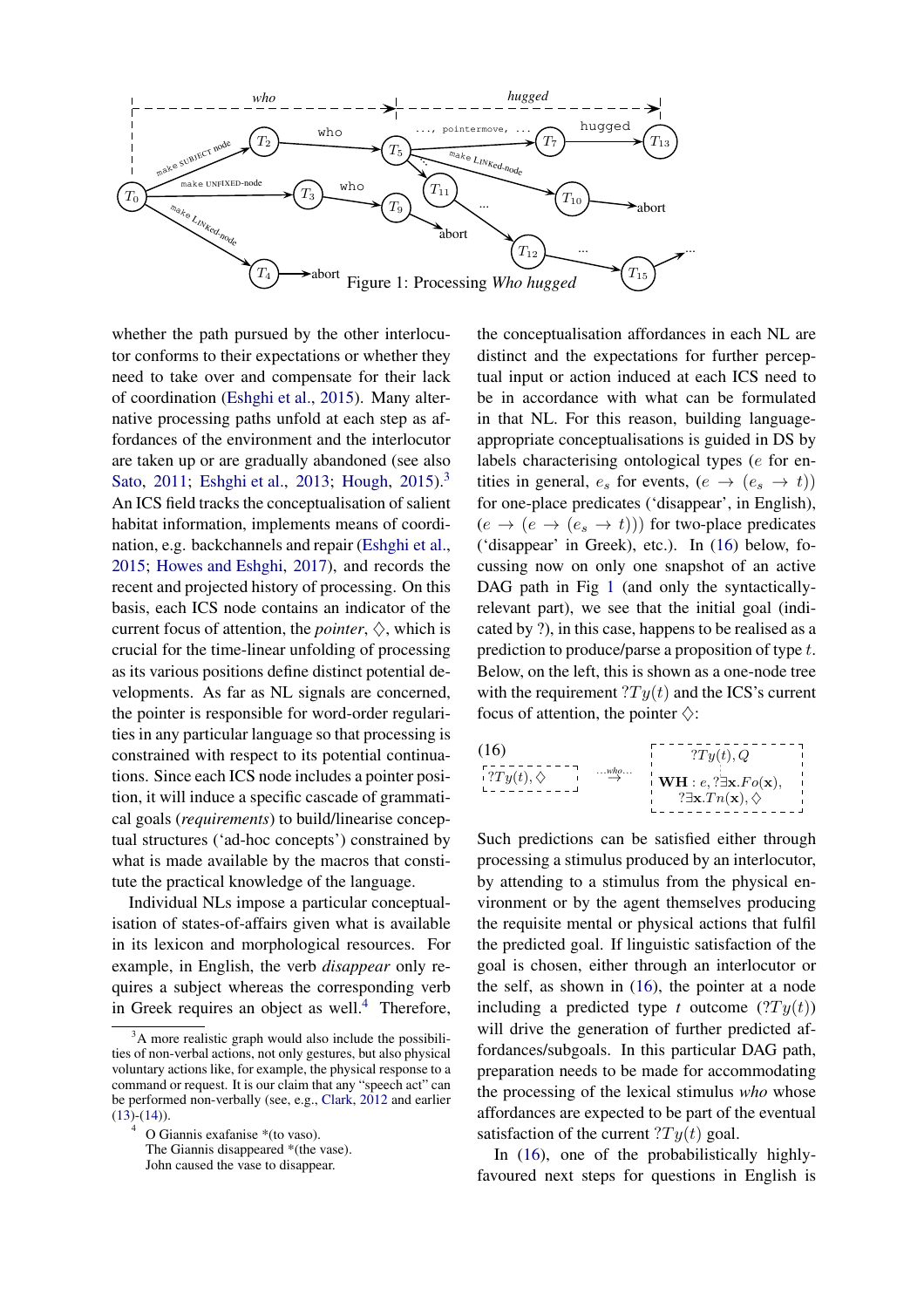displayed in the second partial tree: a prediction that a structurally underspecified node (indicated by the dotted line) can be built and can accommodate the result of parsing/generating *who* along with an indication of interrogative mood  $(Q)$ . This reflects the fact that for speakers of English, perceiving *who* sentence-initially is constituted by realising affordances of introducing expectations for a *wh*-question coming up (among other potential). According to DS, realisation of these further affordances for English will be achieved by a combination of executing both lexical and general tree-building action macros that are conditional on certain contextual factors being present (e.g., this being the first word uttered in the sentence) and, in turn, imposing new goals for further processing. For example, given the impoverished nature of case-marking in English, as illustrated here, temporary uncertainty about the eventual contribution of an element like *who* (subject vs object, etc.) is implemented through *structural underspecification* accompanied with an expectation (? $\exists x.Tn(x)$ ) that further processing will resolve the uncertainty. Initially so-called "unfixed" tree-nodes model the retention of the contribution of the *wh*-element in a memory buffer until it can be used. Further processing is expected to yield a situation where an argument node is required and no lexical action is provided so that the unfixed node can then be retrieved to satisfy the goal of achieving a licensed tree substructure within the local tree domain. Moreover, grammatical words like *who* and other semantically weak elements (e.g. pronominals, anaphors, auxiliaries, tenses) contribute radically underspecified content in the form of so-called *metavariables* (indicated in bold font), which trigger search (?∃x. $Fo(x)$ ) for their eventual type-compatible substitution from among contextually-salient entities or predicates.

General computational and lexically-triggered macros then intersperse to develop a binary tree: in Fig. [\(2\)](#page-10-0), the verb *hugged* is next processed. It contributes conceptual structure in the form of unfolding the tree further and assembling an ad-hoc concept (indicated as  $Hug'$ ) developed according to contextual restrictions, $5$  It also introduces

placeholder metavariables for time and event specifications ( $\mathbf{S}_{PAST}$ :  $e_s$ ) whose values need to be supplied by the non-linguistic affordances of the current ICS.

#### <span id="page-9-0"></span>**4.2 Conceptualisation as state transitions**

The conceptual structure being built here is indefinitely extendible (see [Cooper](#page-13-17), [2012](#page-13-17)) and "nonreconstructive" in the sense that it is not meant as a passive inner model of the world (see also [Clark,](#page-13-10) [2017a](#page-13-10)[,b\)](#page-13-11) but as a means of interaction with the world via the predictions generated regarding subsequent processing. Accordingly, the affordances that constitute the conceptual structure are viewed as relational (see also [Chemero](#page-13-18), [2009;](#page-13-18) [Bruineberg et al.](#page-13-6), [2018](#page-13-6)): a pairing of (aspects of) the world with a (joint) perspective, namely, those affordances of the sociomaterial world that are accessible relative to the agent(s)' relevant sensorimotor skills shaped by prior experiences and the econiche.<sup>6</sup> Here the perspectival construal of types, as accessible affordances/constraints, permeates the very definition of what an affordance is. It is, therefore, a feature that is constantly present in what agents perceive/achieve. Following standard assumptions in ecological psychology and phenomenology, it is part of the force of an affordance that the perceiving/acting agent becomes aware that they are manipulating the world from a particular point of view. This awareness is enabled as part of the agent's sensorimotor knowledge of regularities and lawful variations regarding the changes in the environment that are caused by the agent's own actions as opposed to actions/events affecting the agent. As a result, when multiple agents are coupled as a temporarily formed agentive system, or in cases where experts use tools or patients use prostheses, the collective perception/action possibilities that emerge for the newly-formed unit are not the result of simple summation of what is possible for the individual components. The joint landscape of affordances can be much more or much less depending on "enabling" or "disabling" couplings. In both cases, agents are able to perceive this new regime and generally capable to adjust their contributions in complementary ways [\(Mills and Gregoromichelaki](#page-15-11), [2010;](#page-15-11) [Mills](#page-15-21), [2014\)](#page-15-21).

The relativisation of the structure of human con-

<sup>5</sup> In [Purver et al.](#page-15-19) [\(2010](#page-15-19)), this is modelled as a *record type* via a mapping onto a Type Theory with Records formulation, but we suppress these details here: see [Purver et al.](#page-15-20) [\(2011\)](#page-15-20); [Eshghi et al.](#page-14-15) [\(2013](#page-14-15)); [Hough](#page-14-16) [\(2015\)](#page-14-16); [Hough and Purver](#page-14-18) [\(2014](#page-14-18)); [Gregoromichelaki](#page-14-19) [\(2017\)](#page-14-19); [Gregoromichelaki and Kempson](#page-14-20) [\(2018\)](#page-14-20).

<sup>&</sup>lt;sup>6</sup>In this actionist and externalist perspective, we diverge from standard construals of TTR as in [\(Ginzburg,](#page-14-5) [2012](#page-14-5)), Cooper, forthcoming.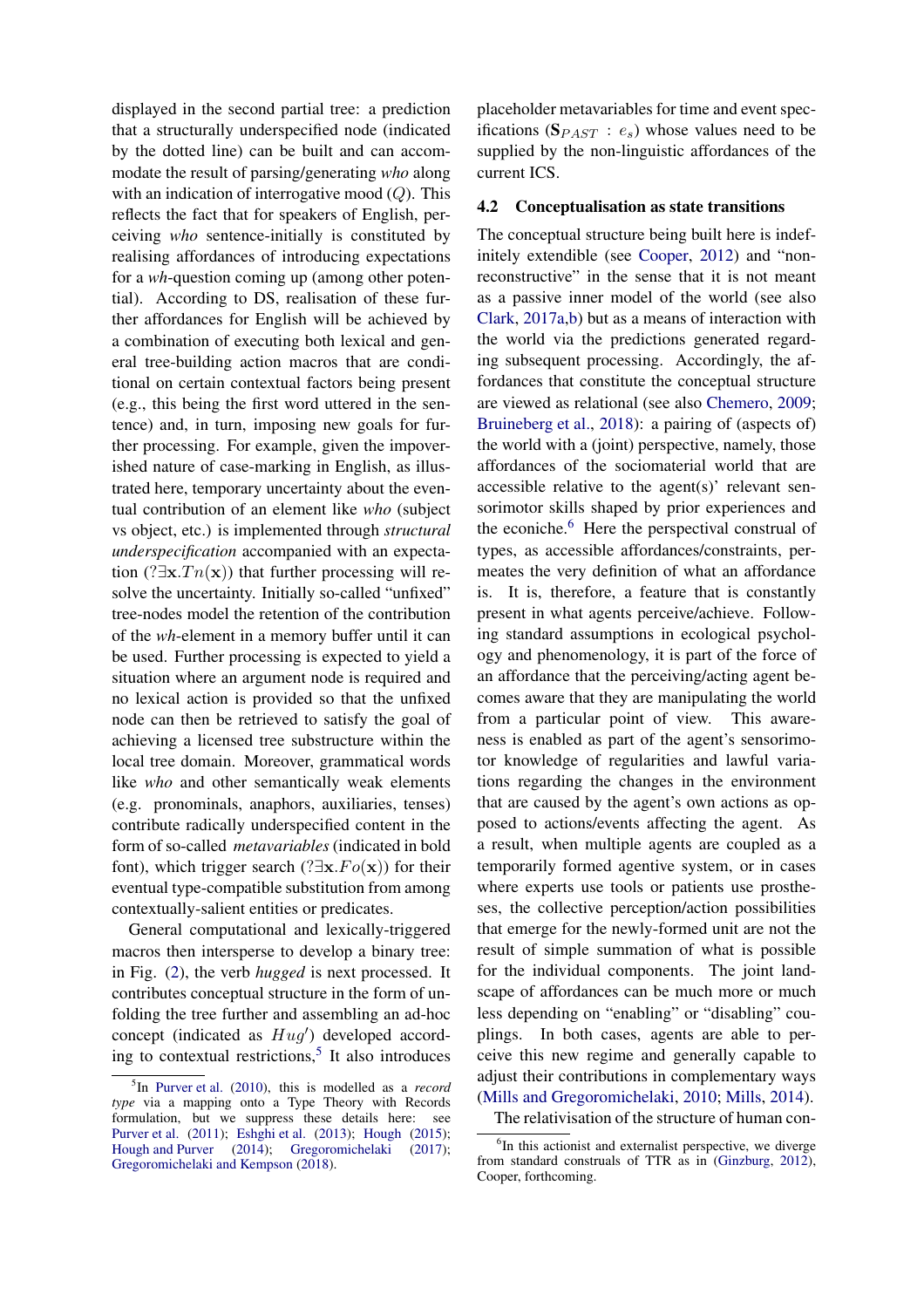

Figure 2: Processing *hugged*

ceptual types against practice-based abilities has normative implications, in that the agent(s) might fail to achieve what is genuinely afforded to them by the sociomaterial environment, or the agent(s) might fail to take up the multitude of affordances that have been perceived as potential ("virtual") paths of action. Moreover, given that they engage with real properties of the sociomaterial habitat, the consequences of misapplying their abilities will be detectable by the agents themselves as error signals when their predictions are falsified. Such failure is the source that can lead to repair and adjustment so that long-term learning and adaptation are the outcomes.

Given the requisite dynamicity and world grounding, concept labels, like  $Hug'$  here stand for abbreviations of triggers for complex sets of action potentials embedded under the DAG nodes as nested affordances. Such labels then constitute additional ICS choice points in the generation of further potential paths within the DAG. Given this view of concepts, what individuates each such label is their distinguished provision of sets of available actions realisable in the next steps within the affordances field (the DAG). Since we take perception and NL-comprehension as a timeextended and incremental activity, the manifestation or awareness of such a concept will develop gradually rather than instantaneously in an act of judgement. To take a "syntactic" type as example, type t is differentiated from type  $(e_s \rightarrow t)$  in that the former (minimally) leads to the prediction of a left daughter of type  $e_s$  and a right daughter of type  $(e_s \rightarrow t)$  whereas the latter leads to the prediction of e and  $(e \rightarrow (e_s \rightarrow t))$ . This is what differentiates these types not their distinct labels. Within the grammar, such types either contribute tests in the conditional procedures that implement the operation of grammatical and extralinguistic actions or trigger searches for appropriate words, or expand the current structure and an<span id="page-10-0"></span>notations with the anticipation of further developments. Even more pertinently, they do not have any model-theoretic content beyond the transitions they allow or curtail in the traversal of the states of the PDL model that underpins DS. Similarly, we take concept labels such as  $\overline{Hug'}$  as triggering access to nested structures of potential actions regarding aspects of (mental or physical) interaction with an event of hugging, some of which will be taken up and others abandoned. As such, the types (concepts) are mainly constituted by subpersonal mechanisms, however, the results of their operation can be brought to consciousness by processes of reification for purposes of, e.g., linguistic negotiation, explicit planning, theory construction, or teaching.

Given affordance competition, agents select their next actions based on possibilities (probabilistically) grounded on these types which function as 'outcome indicators' [\(Bickhard and Richie,](#page-13-4) [1983](#page-13-4)) so that the predictions yielded by these types might be reinforced (verified) or abandoned (fail) in the next steps. As long as they remain as live possibilities, the operations induced by the types will keep triggering flows of predictions for further (mental or physical) action even if particular paths of sequences of nested predictions are not taken up. Maintaining even abandoned options is required for the explicit modelling of conversational phenomena like clarification, self/other-corrections, etc. but also, quotation, code-switching, humorous effects and puns [\(Hough,](#page-14-16) [2015;](#page-14-16) [Gregoromichelaki,](#page-14-19) [2017](#page-14-19)):

- (17) John went swimming with Mary, um. . . , or rather, surfing, yesterday. ['John went surfing with Mary yesterday']
- (18) The restaurant said it served meals any time so I ordered breakfast during the Renaissance. [Stephen Wright joke]

So, the contribution of the verb *hug* to the DAG would be a conceptual type here just labelled as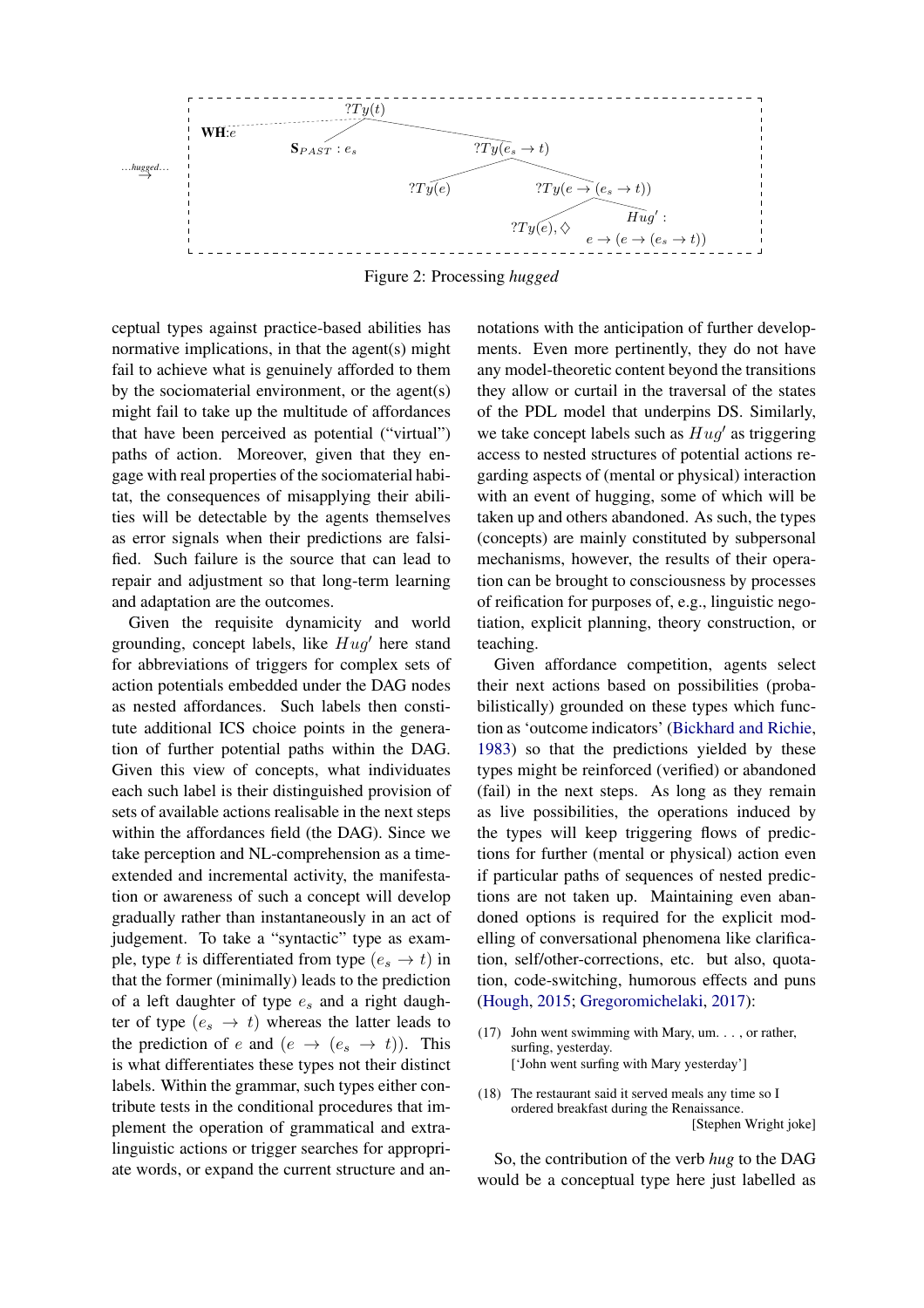

 $Hug'$  to encompass the set of relevant affordances that are predicted as potential further engagements with an event of hugging. As part of its "syntactic" contribution, which we do not consider as qualitatively distinct given what we discussed earlier with respect to *disappear* in Greek and English, *hug* will also introduce the prediction of an upcoming invocation of an entity that undergoes the hugging action (the 'Patient' role). This is implemented by the construction of a new node on the tree in order to accommodate this predicted occurrence. Now returning to the processing stage displayed in Fig [\(2\)](#page-10-0), we see that the pointer  $\diamondsuit$  is residing at this predicted argument node  $(Ty(e))$ . This implements the word-order restriction in English that the object needs to follow the verb. In NLs with morphological cases, like Greek as seen in [\(8\)](#page-4-1), [\(12\)](#page-5-0) earlier, it will be the inevitable case morphology instead that induces narrowing down the available properties of the noun content to fit a particular role assignment ('Patient') in some event conceptualisation triggered by a verb or the physical situation. For this reason, DPs in Greek can appear in a variety of positions in the sentence and they place much less requirements for contextual support than in English where the thematic role is not immediately predictable.

Returning to English now, at the stage shown in Fig. [\(2\)](#page-10-0), the word *Mary* can be processed to initiate the tracking of a contextually-identifiable individual  $(Mary')$  at the argument node internal to the predicate.<sup>7</sup> After this step, everything is in place for the structural underspecification to be resolved, namely, the node annotated by *who* can now unify with the subject node of the predicate. The presence of the metavariable on this node eventually results in an ICS that includes a requirement for the provision of a value for the metavariable, in effect an answer to the question posed by the utterance of *Who hugged Mary?*, imposed as a goal  $(?Q_{\text{WH}})$  for the next action steps (to be resolved either by the speaker or the hearer), see Fig. [4.2](#page-9-0)

#### **4.3 Coordinating comprehension-production**

The DS model assumes tight interlinking of NL perception and action: the predictions generating the sequence of trees above are equally deployed in comprehension and production. *Comprehension* involves the generation of predictions/goals and awaiting input to satisfy them. *Production* equally involves the generation of predictions/goals but, this time, also the deployment of action (verbalising) by the predictor themselves in order to accomplish their predicted goals. By imposing top-down predictive and goal-directed processing at all comprehension/production stages, interlocutor feedback or changing of direction due to perceiving one's own action consequences ('monitoring') is constantly anticipated and seamlessly integrated in the ICS [\(Gargett et al.](#page-14-21), [2008,](#page-14-21) [2009](#page-14-22); [Gregoromichelaki et al.,](#page-14-6) [2009;](#page-14-6) [Purver et al.,](#page-15-19) [2010](#page-15-19); [Eshghi et al.](#page-14-14), [2015](#page-14-14)). Feedback can ex-

 $7$  For the view that such entity concepts are tracking abili-

ties allowing the accumulation of knowledge about individuals, see [\(Millikan](#page-15-22), [2000\)](#page-15-22).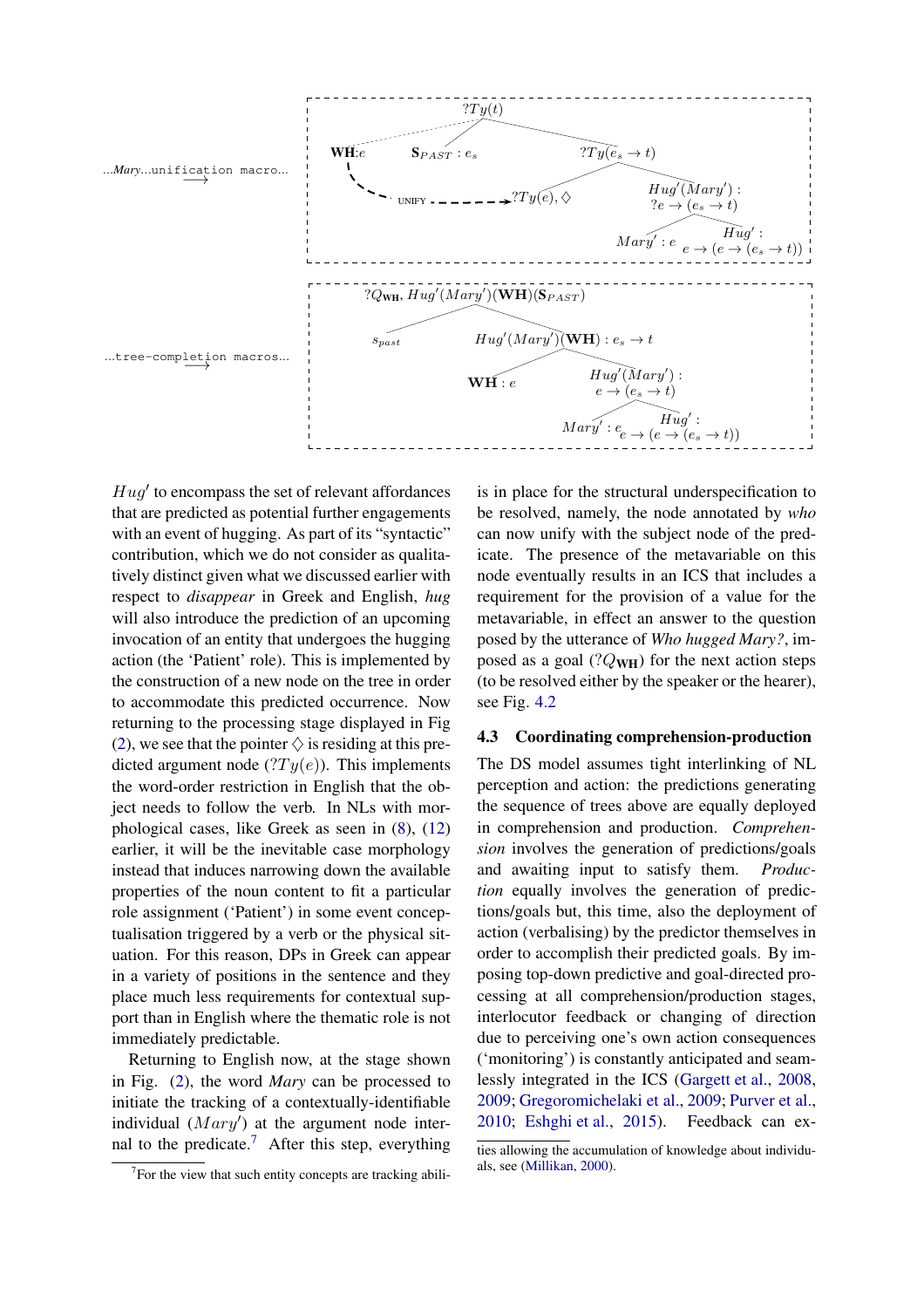tend some particular ICS either via linking simple proposition-like structures (such as in [\(1\)](#page-1-2), [\(3c](#page-1-1)),  $(7c)$  $(7c)$ ,  $(11c)$  $(11c)$ ,  $(14)$ ), or, more locally, by attaching linked elaborations of nodes of any type (e.g. adjunct processing, see [\(11a](#page-5-1))). At any point, either interlocutor can take over to realise the currently predicted goals in the ICS. This can be illustrated in the sharing of the dependency constrained by the locality definitive of reflexive anaphors:

### <span id="page-12-0"></span>(19) Mary: Did you burn Bob: myself? No.

As shown in [\(19\)](#page-12-0), Mary starts a query involving an indexical metavariable contributed by *you* that is resolved by reference to the  $Hearer'$  contextual parameter currently occupied by  $Bob'$ :

(20) 
$$
\overleftrightarrow{Mary:Did\, you\, burn}
$$
  
\n
$$
\overleftrightarrow{Ty(t), Q}
$$
  
\n
$$
\overleftrightarrow{Sy(e), Bob'} \overleftrightarrow{?Ty(e \rightarrow (e_s \rightarrow t))}
$$
  
\n
$$
\overleftrightarrow{?Ty(e), Ty(e \rightarrow (e \rightarrow (e_s \rightarrow t)))},
$$
  
\n
$$
\overleftrightarrow{Burn'}
$$

With the ICS tracking the speaker/hearer roles as they shift subsententially, these roles are reset in the next step when Bob takes over the utterance. *Myself* is then uttered. Being a pronominal, it contributes a metavariable and, being a reflexive indexical, it imposes the restriction that the entity to substitute that metavariable needs to be a co-argument that bears the  $Spear'$  role. At this point in time, the only such available entity in context is again Bob′ which is duly selected as the substituent of the metavariable:

(21) 
$$
\xrightarrow{Bob:myself?}
$$
  
\n?Ty(t), Q  
\n $S_{PAST}$  ?Ty(e<sub>s</sub> \to t)  
\n $Ty(e), Bob'$  ?Ty(e \to (e<sub>s</sub> \to t)),  $\Diamond$   
\n $Ty(e), Ty(e), Ty(e \to (e \to (e_s \to t))),$   
\nBob'

As a result, binding of the reflexive is semantically appropriate, and locality is respected even though joining the string as a single sentence would be ungrammatical according to any other syntactic/semantic framework.This successful result relies on (a) the lack of a syntactic level of representation, and (b) the subsentential licensing of contextual dependencies. In combination, these design features render the fact that the utterance constitutes a joint action irrelevant for the wellformedness of the sequence of actions constituting the string production.

This means that coordination among interlocutors here can be seen, not as propositional inferential activity, but as the outcome of the fact that the grammar consists of a set of licensed complementary actions that a speaker-hearer temporary agentive unit performs in synchrony [\(Gregoromichelaki et al.,](#page-14-4) [2011](#page-14-4); [Gregoromichelaki,](#page-14-23) [2013;](#page-14-23) [Gregoromichelaki and Kempson](#page-14-24), [2016\)](#page-14-24) within a space of joint affordances.Given that parsing/production are joint predictive activities, driven by the participants' joint possible affordances, a current goal choice point in the DAG may be satisfied by a current hearer, so that it yields the retrieval/provision of conceptual information that matches satisfactorily the original speaker's needs or preferences, as in  $(7)$ ,  $(5)$ , deflects the original speaker's action, [\(4\)](#page-3-2), or can be judged to require some adjustment via backtracking that can be seamlessly and immediately provided by feedback extending/modifying the ensuing ICS, [\(3e](#page-1-1)), [\(15\)](#page-6-0).

#### **5 Conclusion**

The dynamic articulation of DS, and its emphasis on incrementality and domain-generality of the processing mechanisms, reflect the formalism's intended cross-modal applicability in modelling uniformly NL grammars, action, and perception via a constitutive property of action: goaldirected predictivity. In our view, this commitment allows for parsimonious explanations of NL data and accommodates now standard psycholinguistic evidence of prediction from sentence processing studies [\(Altmann and Kamide,](#page-13-19) [1999;](#page-13-19) [Trueswell and Tanenhaus](#page-15-23), [2005,](#page-15-23) a.o.) as well as experimental data from multimodal, situated dialogue where notions of know-how, agent coupling, joint purpose, and direct perception replace the need for individualistic propositionalinferential theories [\(Mills and Gregoromichelaki,](#page-15-11) [2010](#page-15-11); [Shockley et al.](#page-15-24), [2009](#page-15-24), a.o.). Gricean theories of common ground have placed a heavy burden on mindreading capacities as they separate syntactic and semantic knowledge from ac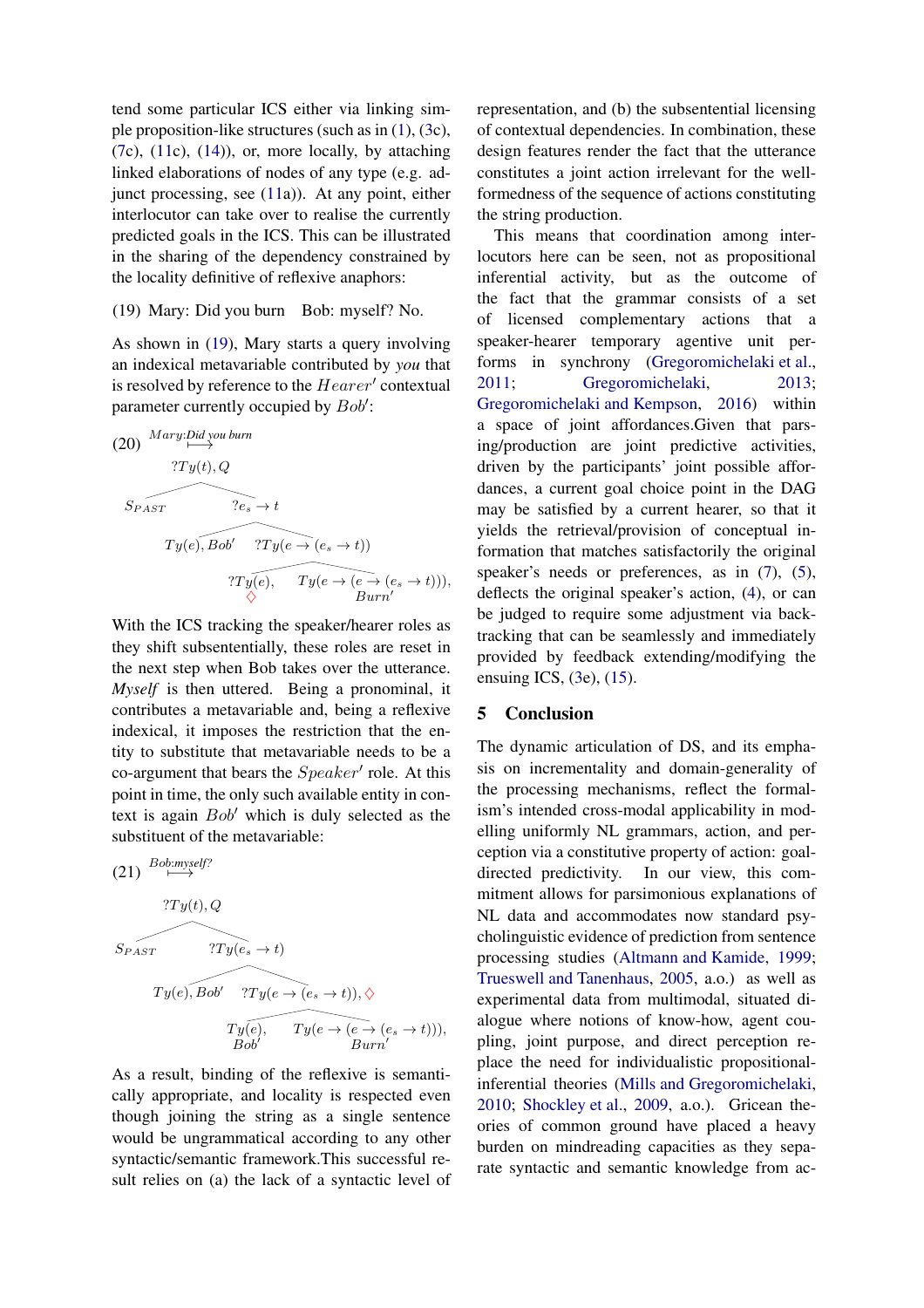tion and perception. DS processing in contrast is able to take advantage of the temporally extended nature of processing at various scales because it assumes that NL know-how and practice-conforming behaviour can be uniformly modelled as meshing constraints without the necessary mediation of processing/inferring sentential/propositional units. Accordingly, there is no notion of wellformedness defined over sentence-proposition mappings, only systematicity/productivity grounded via the incremental, interaction-oriented NL procedures. Intraindividual NL mechanisms are incomplete on their own and need to be directed and constrained by affordances available in the sociomaterial environment. This complementarity ensures that NL elements acquire normative properties and effects contributing in turn to the establishment of novel practices that interleave seamlessly perceptual experiences, physical actions, and multimodal sources of information.

## **Acknowledgements**

We want to thank our friends and collaborators in this project: Ellen Breitholtz, Ronnie Cann, Stergios Chatzikyriakidis, Robin Cooper, Arash Eshghi, Pat Healey, Julian Hough, Staffan Larsson, Gregory Mills, Matt Purver, Peter Sutton, and Graham White. We also owe thanks to the three anonymous reviewers for critical feedback on the manuscript that helped us clarify and develop our position more succinctly. Howes was supported by a grant from the Swedish Research Council (VR project 2014-39) for the establishment of the Centre for Linguistic Theory and Studies in Probability (CLASP) at the University of Gothenburg. All are gratefully acknowledged.

## **References**

- <span id="page-13-19"></span>G. Altmann and Y. Kamide. Incremental interpretation at verbs: Restricting the domain of subsequent reference. *Cognition*, 73(3):247–264, 1999.
- <span id="page-13-2"></span>M. L. Anderson. *After Phrenology*. Cambridge University Press, Cambridge, 2014.
- <span id="page-13-1"></span>J. Barwise and J. Perry. *Situations and Attitudes*. MIT Press, Cambridge, MA, 1983.
- <span id="page-13-8"></span>J. B. Bavelas, L. Coates, and T. Johnson. Listeners as co-narrators. *Journal of Personality and Social Psychology*, 79(6):941–952, 2000.
- <span id="page-13-4"></span>M. H. Bickhard and D. M. Richie. *On The Nature Of Representation: A Case Study Of James Gibson's Theory Of Perception*. Praeger, New York, 1983.
- <span id="page-13-6"></span>J. Bruineberg, A. Chemero, and E. Rietveld. General ecological information supports engagement with affordances for 'higher' cognition. *Synthese*, 196 (12):5231–5251, 2018.
- <span id="page-13-0"></span>T. Buhrmann, E. A. Di Paolo, and X. Barandiaran. A Dynamical Systems Account of Sensorimotor Contingencies. *Frontiers in Psychology*, 4, May 2013. ISSN 1664-1078.
- <span id="page-13-14"></span>R. Cann, R. Kempson, and L. Marten. *The Dynamics of Language*. Elsevier, Oxford, 2005.
- <span id="page-13-13"></span>R. Carston. *Thoughts and Utterances: The Pragmatics of Explicit Communication.* Blackwell, Oxford, 2002.
- <span id="page-13-12"></span>D. Casasanto and G. Lupyan. All concepts are ad hoc concepts. In *The conceptual mind: New directions in the study of concepts*, pages 543–566. MIT Press, Cambridge, MA, 2015.
- <span id="page-13-18"></span>A. Chemero. *Radical Embodied Cognitive Science*. MIT Press, Cambridge, MA, 2009.
- <span id="page-13-5"></span>P. Cisek and J. F. Kalaska. Neural Mechanisms for Interacting with a World Full of Action Choices. *Annual Review of Neuroscience*, 33(1):269–298, 2010.
- <span id="page-13-10"></span>A. Clark. Busting out: Predictive brains, embodied minds, and the puzzle of the evidentiary veil. *Noûs*, 51(4):727–753, 2017a.
- <span id="page-13-11"></span>A. Clark. How to knit your own markov blanket. In T. Wiese and W. Metzinger, editors, *Philosophy and Predictive Processing: 3. Frankfurt am Main: MIND Group.* Johannes Gutenberg-Universitat Mainz, Frankfurt am Main, 2017b. ¨
- <span id="page-13-7"></span>H. H. Clark. *Using Language*. Cambridge University Press, Cambridge, 1996.
- <span id="page-13-16"></span>H. H. Clark. Wordless questions, wordless answers. In De Ruiter, Jan P, editor, *Questions: Formal, Functional and Interactional Perspectives*, pages 81–100. Cambridge University Press, Cambridge, 2012.
- <span id="page-13-17"></span>R. Cooper. Type theory and semantics in flux. In R. Kempson, N. Asher, and T. Fernando, editors, *Handbook of the Philosophy of Science*, volume 14, pages 271–323. Elsevier, 2012.
- <span id="page-13-15"></span>M. DeLanda. *Intensive Science and Virtual Philosophy*. Bloomsbury, London, 2013.
- <span id="page-13-3"></span>H. L. Dreyfus. The myth of the pervasiveness of the mental. In J. K. Schear, editor, *Mind, Reason, and Being-in-the-World*. Routledge, London, 2013.
- <span id="page-13-9"></span>P. E. Engelhardt, K. G. D. Bailey, and F. Ferreira. Do speakers and listeners observe the Gricean maxim of quantity? *Journal of Memory and Language*, 54(4): 554–573, 2006.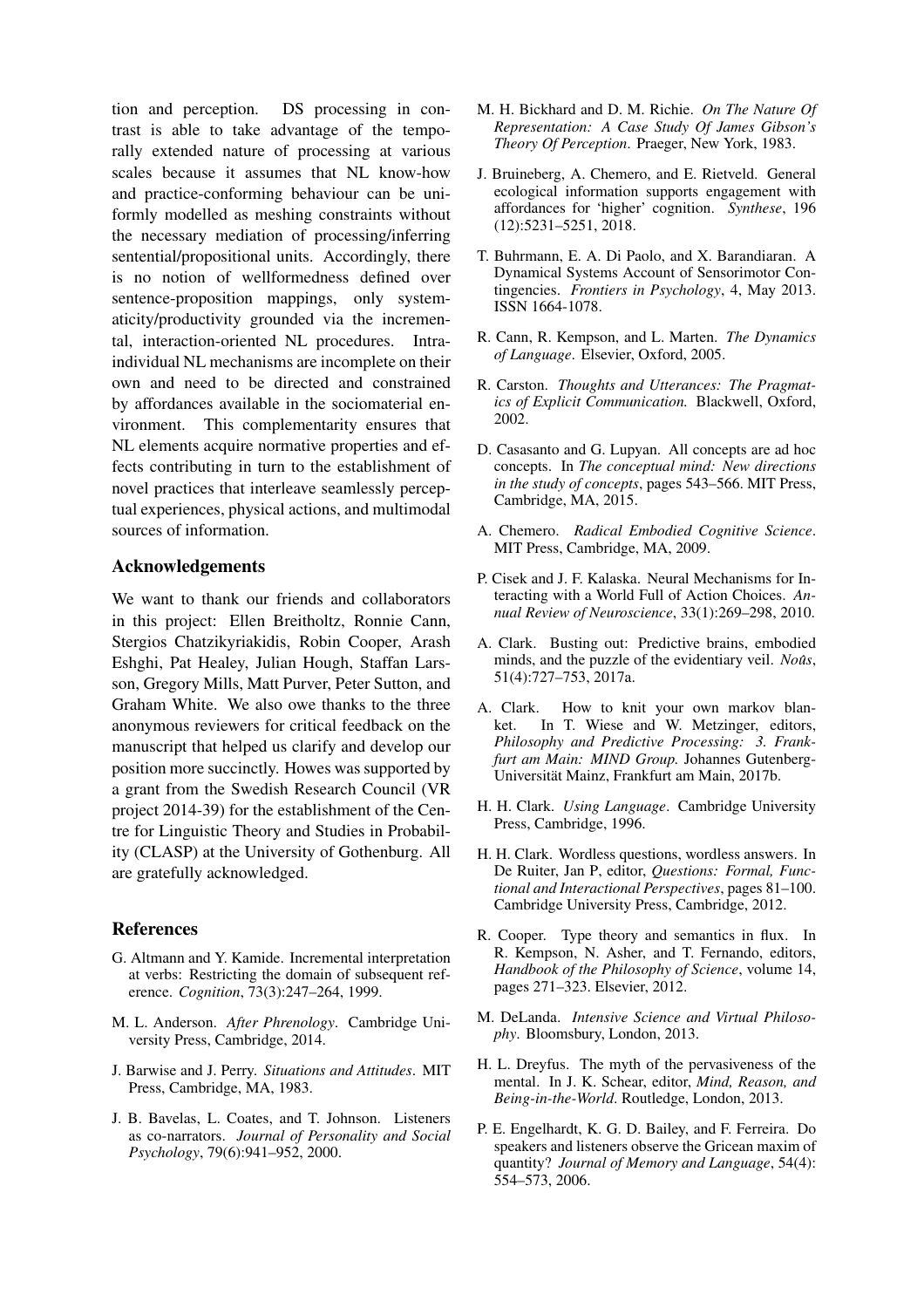- <span id="page-14-7"></span>A. Eshghi and O. Lemon. How domain-general can we be? learning incremental dialogue systems without dialogue acts. In *Proceedings of the 18th Workshop on the Semantics and Pragmatics of Dialogue*, pages 53–61, 2014.
- <span id="page-14-13"></span>A. Eshghi, M. Purver, and J. Hough. DyLan: Parser For Dynamic Syntax. Technical report, Queen Mary University of London, 2011.
- <span id="page-14-15"></span>A. Eshghi, M. Purver, and J. Hough. Probabilistic induction for an incremental semantic grammar. In *Proceedings of the 10th International Conference on Computational Semantics (IWCS)*, pages 107–118. ACL, 2013.
- <span id="page-14-14"></span>A. Eshghi, C. Howes, E. Gregoromichelaki, J. Hough, and M. Purver. Feedback in conversation as incremental semantic update. In *Proceedings of the 11th International Conference on Computational Semantics (IWCS)*, pages 261–271. ACL, 2015.
- <span id="page-14-8"></span>A. Eshghi, I. Shalyminov, and O. Lemon. Interactional dynamics and the emergence of language games. In C. Howes and H. Rieser, editors, *Proceedings of the workshop on Formal Approaches to the Dynamics of Linguistic Interaction (FADLI)*, number 1863 in CEUR Workshop Proceedings, Aachen, 2017.
- <span id="page-14-3"></span>N. H. Frijda, K. R. Ridderinkhof, and E. Rietveld. Impulsive action: Emotional impulses and their control. *Frontiers in Psychology*, 5, 2014.
- <span id="page-14-21"></span>A. Gargett, E. Gregoromichelaki, C. Howes, and Y. Sato. Dialogue-grammar correspondence in dynamic syntax. In *Proceedings of the 12th Workshop on the Semantics and Pragmatics of Dialogue*, 2008.
- <span id="page-14-22"></span>A. Gargett, E. Gregoromichelaki, R. Kempson, M. Purver, and Y. Sato. Grammar resources for modelling dialogue dynamically. *Cognitive Neurodynamics*, 3(4):347–363, 2009.
- <span id="page-14-1"></span>J. J. Gibson. *The Ecological Approach to Visual Perception: Classic Edition*. Psychology Press, New York, 2014.
- <span id="page-14-5"></span>J. Ginzburg. *The Interactive Stance: Meaning for Conversation*. Oxford University Press, Oxford, 2012.
- <span id="page-14-10"></span>C. Goodwin. *Conversational organization: Interaction between speakers and hearers*. Academic Press, New York, 1981.
- <span id="page-14-23"></span>E. Gregoromichelaki. Grammar as action in language and music. In M. Orwin, R. Kempson, and C. Howes, editors, *Language, Music and Interaction*, pages 93–134. College Publications, London, 2013.
- <span id="page-14-19"></span>E. Gregoromichelaki. Quotation in dialogue. In P. Saka and M. Johnson, editors, *The Semantics and Pragmatics of Quotation*, pages 195–255. Springer, Cham, 2017.
- <span id="page-14-24"></span>E. Gregoromichelaki and R. Kempson. Joint utterances and the (split-) turn taking puzzle. In J. L. Mey and A. Capone, editors, *Interdisciplinary studies in Pragmatics, Culture and Society*. Springer, Heidelberg, 2016.
- <span id="page-14-20"></span>E. Gregoromichelaki and R. Kempson. Procedural syntax. In R. Carston, B. Clark, and K. Scott, editors, *Relevance*. Cambridge Uuniversity Press, Cambridge, 2018.
- <span id="page-14-6"></span>E. Gregoromichelaki, Y. Sato, R. Kempson, G. A., and C. Howes. Dialogue modelling and the remit of core grammar. In *Proceedings of the 8th International Conference on Computational Semantics (IWCS)*, 2009.
- <span id="page-14-4"></span>E. Gregoromichelaki, R. Kempson, M. Purver, G. J. Mills, R. Cann, W. Meyer-Viol, and P. G. T. Healey. Incrementality and intention-recognition in utterance processing. *Dialogue and Discourse*, 2(1): 199–233, 2011.
- <span id="page-14-9"></span>E. Gregoromichelaki, R. Cann, and R. Kempson. On coordination in dialogue: Subsentential talk and its implications. In L. Goldstein, editor, *On Brevity*. Oxford University Press, Oxford, 2013.
- <span id="page-14-2"></span>E. Gregoromichelaki, C. Howes, A. Eshghi, R. Kempson, J. Hough, M. Sadrzadeh, M. Purver, and G. Wijnholds. Normativity, meaning plasticity, and the significance of vector space semantics. In *Proceedings of the 23rd Workshop on the Semantics and Pragmatics of Dialogue*, 2019.
- <span id="page-14-0"></span>H. Heft. Affordances and the body: An intentional analysis of Gibson's ecological approach to visual perception. *Journal for the Theory of Social Behaviour*, 19(1):1–30, 1989.
- <span id="page-14-16"></span>J. Hough. *Modelling Incremental Self-Repair Processing in Dialogue. PhD Thesis*. Queen Mary, University of London, 2015.
- <span id="page-14-18"></span>J. Hough and M. Purver. Probabilistic type theory for incremental dialogue processing. In *Proceedings of the EACL 2014 Workshop on Type Theory and Natural Language Semantics (TTNLS)*, pages 80–88. ACL, 2014.
- <span id="page-14-17"></span>C. Howes and A. Eshghi. Feedback relevance spaces: The organisation of increments in conversation. In *Proceedings of the 12th International Conference on Computational Semantics (IWCS) — Short papers*. ACL, 2017.
- <span id="page-14-11"></span>R. Kempson, W. Meyer-Viol, and D. Gabbay. *Dynamic Syntax*. Blackwell, Oxford, 2001.
- <span id="page-14-12"></span>R. Kempson, E. Gregoromichelaki, and<br>C. Howes(eds.). The Dynamics of Lexical In-The Dynamics of Lexical In*terfaces*. Studies in Constraint Based Lexicalism. CSLI, Stanford, CA, 2011.